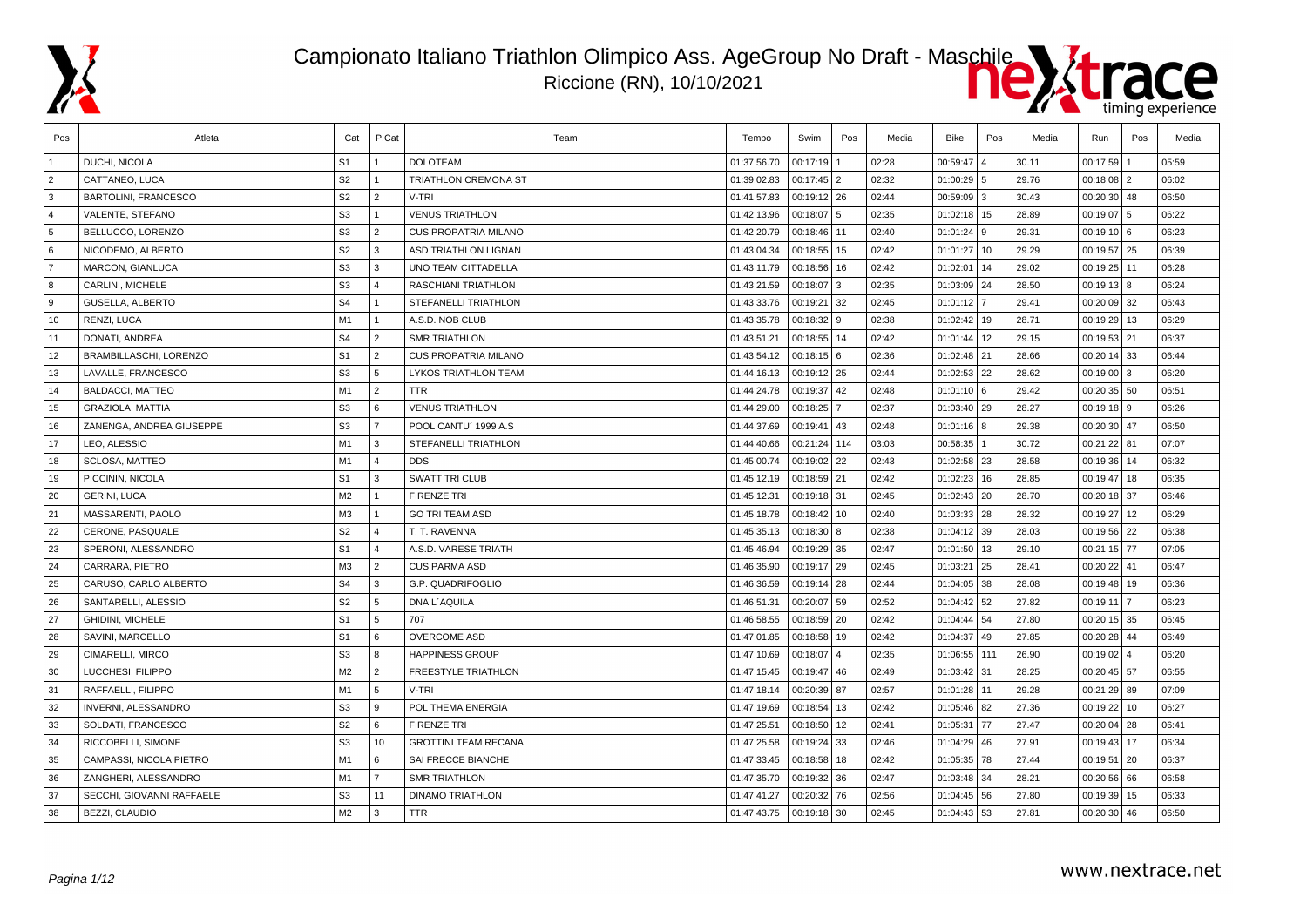



| 39 | VANNI, MARCO                 | S <sub>1</sub> | 7                       | LUCCA TRIATHLON ASD         | 01:47:45.98 | 00:19:54 53  |     | 02:50 | $01:03:52$ 35 |                | 28.18 | $00:20:37$ 51  |     | 06:52 |
|----|------------------------------|----------------|-------------------------|-----------------------------|-------------|--------------|-----|-------|---------------|----------------|-------|----------------|-----|-------|
| 40 | <b>BERRINO, SIMONE</b>       | S <sub>3</sub> | 12                      | SAI FRECCE BIANCHE          | 01:48:00.56 | 00:19:11 23  |     | 02:44 | 01:05:13      | 70             | 27.60 | $00:20:18$ 36  |     | 06:46 |
| 41 | LOMBARDI, EDOARDO            | S <sub>2</sub> | $\overline{7}$          | IMPOSSIBLE226 FORLI'        | 01:48:05.48 | 00:20:19 68  |     | 02:54 | 01:04:45      | 55             | 27.80 | $00:19:43$ 16  |     | 06:34 |
| 42 | GOLLINUCCI, ALESSANDRO       | S <sub>1</sub> | 8                       | <b>CESENA TRIATHLON</b>     | 01:48:06.18 | 00:20:15 63  |     | 02:53 | $01:04:18$ 42 |                | 27.99 | $00:20:28$ 45  |     | 06:49 |
| 43 | CIUFFOLI, ANDREA             | M1             | 8                       | <b>TTR</b>                  | 01:48:07.32 | 00:20:38 84  |     | 02:56 | 01:03:23      | 27             | 28.39 | $00:20:56$ 67  |     | 06:58 |
| 44 | SECCHI, ARTURO               | M1             | 9                       | <b>TTR</b>                  | 01:48:20.50 | 00:19:47 48  |     | 02:49 | 01:05:06      | 67             | 27.65 | $00:20:38$ 53  |     | 06:52 |
| 45 | LUCACCIONI, EMANUELE         | M1             | 10                      | PERUGIA TRIATHLON           | 01:48:32.17 | 00:20:04     | 57  | 02:52 | 01:03:44      | 33             | 28.24 | $00:21:16$ 79  |     | 07:05 |
| 46 | TRABETTI, DAVIDE             | S <sub>3</sub> | 13                      | THERMAE SPORT PDNTRI        | 01:48:34.49 | 00:21:23 111 |     | 03:03 | 01:02:34      | 17             | 28.77 | $00:21:28$ 88  |     | 07:09 |
| 47 | <b>BRICCHI, LORENZO</b>      | M1             | 11                      | <b>OVERCOME ASD</b>         | 01:48:35.40 | 00:19:34     | 40  | 02:47 | 01:05:45 81   |                | 27.37 | $00:20:08$ 30  |     | 06:42 |
| 48 | BOTTERO, SEVERUS ELIAS       | S <sub>2</sub> | R                       | SAI FRECCE BIANCHE          | 01:48:38.60 | 00:19:42 44  |     | 02:48 | 01:05:05 66   |                | 27.65 | 00:19:57 24    |     | 06:39 |
| 49 | CESTARO, FABIO               | M4             |                         | ASI TRIATHLON NOALE         | 01:48:39.74 | 00:20:51     | 94  | 02:58 | 01:04:22      | 43             | 27.96 | $00:20:19$ 38  |     | 06:46 |
| 50 | <b>FABBRI, ROBERTO</b>       | M <sub>3</sub> | 3                       | T. T. RAVENNA               | 01:48:59.15 | 00:19:34 41  |     | 02:47 | 01:04:31      | 48             | 27.90 | $00:21:05$ 71  |     | 07:01 |
| 51 | BALBONI, CLAUDIO             | M <sub>2</sub> | $\overline{\mathbf{A}}$ | POL.CENTESE T&D             | 01:49:04.93 | 00:20:06 58  |     | 02:52 | 01:04:54      | 61             | 27.73 | $00:20:38$ 54  |     | 06:52 |
| 52 | MENDOGNI, FRANCESCO          | S <sub>4</sub> | $\Delta$                | <b>VIADANA TRIATHLON</b>    | 01:49:06.70 | 00:20:13 61  |     | 02:53 | 01:04:41      | 51             | 27.82 | $00:21:03$ 69  |     | 07:01 |
| 53 | DALLA LIBERA, LUCA           | S <sub>3</sub> | 14                      | PADOVA TRIATHLON            | 01:49:17.85 | 00:21:13 107 |     | 03:01 | 01:02:41      | 18             | 28.71 | 00:22:12 122   |     | 07:24 |
| 54 | SCIARRONE, ALESSANDRO        | M <sub>2</sub> | 5                       | <b>CUS PROPATRIA MILANO</b> | 01:49:22.36 | 00:20:37 83  |     | 02:56 | 01:05:04      | 65             | 27.66 | $00:20:48$ 58  |     | 06:56 |
| 55 | GIUDICI, ALESSANDRO          | M1             | 12                      | PIACENZATRIVITTORINO        | 01:49:26.22 | 00:20:20 69  |     | 02:54 | 01:04:51      | 59             | 27.75 | $00:21:04$ 70  |     | 07:01 |
| 56 | BARUZZI, ANDREA              | M1             | 13                      | T. T. RAVENNA               | 01:49:26.48 | 00:20:48 89  |     | 02:58 | 01:04:13      | 40             | 28.03 | $00:21:06$ 72  |     | 07:02 |
| 57 | GHERARDI, MASSIMILIANO       | M1             | 14                      | PHISIO SPORT LAB TRI        | 01:49:27.72 | 00:20:39 86  |     | 02:57 | 01:04:30      | 47             | 27.90 | $00:21:22$ 83  |     | 07:07 |
| 58 | <b>BALESTRINI, FRANCESCO</b> | M <sub>2</sub> | 6                       | LIVORNO TRIATHLON           | 01:49:33.90 | 00:20:26     | 72  | 02:55 | 01:04:46 57   |                | 27.79 | $00:20:53$ 65  |     | 06:57 |
| 59 | <b>BIONDI, FABIO</b>         | S <sub>4</sub> | 5                       | T.T. RACE ASD               | 01:49:34.64 | 00:20:38 85  |     | 02:56 | 01:04:39 50   |                | 27.84 | $00:21:13$ 75  |     | 07:04 |
| 60 | VISINALI, ANTONIO FRANCESCO  | S <sub>3</sub> | 15                      | <b>CUS PROPATRIA MILANO</b> | 01:49:38.21 | 00:20:37 82  |     | 02:56 | 01:04:23      | 45             | 27.96 | $00:21:24$ 86  |     | 07:08 |
| 61 | CAUZO, ANTONIO               | S <sub>4</sub> | 6                       | <b>FAENZA TRIATHLON</b>     | 01:49:38.58 | 00:19:56 55  |     | 02:50 | 01:04:56      | 62             | 27.71 | 00:21:28 87    |     | 07:09 |
| 62 | OPPIOLI, DAVIDE              | M1             | 15                      | <b>TTR</b>                  | 01:49:41.70 | 00:20:49 92  |     | 02:58 | 01:03:58 36   |                | 28.14 | $00:21:36$ 97  |     | 07:12 |
| 63 | <b>GIACOMELLI, GIULIANO</b>  | M <sub>2</sub> | $\overline{7}$          | <b>BUONCONSIGLIO NUOTO</b>  | 01:49:50.48 | 00:19:47     | 45  | 02:49 | 01:05:57      | 84             | 27.29 | $00:20:52$ 62  |     | 06:57 |
| 64 | <b>BRANDOLINI, ENRICO</b>    | S <sub>3</sub> | 16                      | T. T. RAVENNA               | 01:49:54.74 | 00:20:49 90  |     | 02:58 | 01:04:17      | 41             | 28.00 | 00:21:32       | 91  | 07:10 |
| 65 | ROSSI, ENRICO                | S <sub>4</sub> | $\overline{7}$          | <b>SMR TRIATHLON</b>        | 01:49:59.99 | 00:22:48     | 194 | 03:15 | 00:58:58      | $\overline{2}$ | 30.52 | 00:23:03       | 160 | 07:41 |
| 66 | SCALZOTTO, MIRCO             | M1             | 16                      | <b>ASD VICENZA TRIATHLO</b> | 01:50:05.67 | 00:20:50     | 93  | 02:58 | 01:03:41      | 30             | 28.26 | 00:22:07       | 119 | 07:22 |
| 67 | SERENA, ALBERTO              | M <sub>3</sub> | $\Delta$                | ASD TRIATHLON LIGNAN        | 01:50:07.35 | 00:20:27 73  |     | 02:55 | 01:06:12 92   |                | 27.19 | $00:20:09$ 31  |     | 06:43 |
| 68 | NARDI, LORENZO               | M1             | 17                      | H2 SPORT TRIATHLON          | 01:50:12.42 | 00:19:33 39  |     | 02:47 | 01:07:20 121  |                | 26.73 | $00:20:03$ 26  |     | 06:41 |
| 69 | MARINI, LORENZO              | M1             | 18                      | THERMAE SPORT PDNTRI        | 01:50:13.20 | 00:19:54 52  |     | 02:50 | 01:05:12      | 69             | 27.61 | 00:21:57 114   |     | 07:19 |
| 70 | PALUMBO, RICCARDO            | S <sub>4</sub> | 8                       | NJOY TRI VA                 | 01:50:13.40 | 00:19:48 49  |     | 02:49 | 01:06:45 106  |                | 26.97 | $00:20:14$ 34  |     | 06:44 |
| 71 | POLONARA, RAFFAELE           | S <sub>3</sub> | 17                      | <b>CANDIA TRIATHLON</b>     | 01:50:21.20 | 00:19:32 37  |     | 02:47 | 01:05:39 80   |                | 27.42 | $00:21:45$ 106 |     | 07:15 |
| 72 | MOSCA, ALESSANDRO            | S <sub>2</sub> | 9                       | <b>HAPPINESS GROUP</b>      | 01:50:32.13 | 00:19:57 56  |     | 02:51 | 01:06:07      | 87             | 27.22 | $00:21:33$ 92  |     | 07:11 |
| 73 | <b>SCHIROSI, AUGUSTO</b>     | M <sub>2</sub> | R                       | <b>BUSTO ARSIZIO A.R.C.</b> | 01:50:37.70 | 00:19:13 27  |     | 02:44 | 01:05:37      | 79             | 27.43 | 00:22:25       | 136 | 07:28 |
| 74 | <b>BIONDI, MICHELANGELO</b>  | S <sub>3</sub> | 18                      | TRIATHLON GROSSETO          | 01:50:41.23 | 00:21:23     | 113 | 03:03 | 01:03:22      | 26             | 28.40 | 00:22:18 127   |     | 07:26 |
| 75 | <b>BODEI, PAOLO</b>          | M <sub>2</sub> | $\mathbf{Q}$            | <b>FLANDRES LOVE SPORTL</b> | 01:50:53.72 | 00:21:04     | 102 | 03:00 | 01:05:26      | 73             | 27.51 | $00:20:52$ 63  |     | 06:57 |
| 76 | MASSI, GIORDANO              | S <sub>4</sub> | $\mathbf{Q}$            | <b>TERNI TRIATHLON</b>      | 01:50:57.43 | 00:20:10 60  |     | 02:52 | 01:06:15 93   |                | 27.17 | $00:20:44$ 56  |     | 06:54 |
| 77 | MONTEBELLO, TOMMASO          | S <sub>4</sub> | 10                      | <b>CESENA TRIATHLON</b>     | 01:50:59.77 | 00:19:28     | 34  | 02:46 | 01:07:52      | 136            | 26.52 | 00:20:04       | 27  | 06:41 |
| 78 | <b>BERTAGNIN, GIOVANNI</b>   | M <sub>3</sub> | 5                       | <b>SAVONA TRIATHLON</b>     | 01:51:06.63 | 00:21:11 105 |     | 03:01 | 01:04:00 37   |                | 28.12 | $00:23:03$ 161 |     | 07:41 |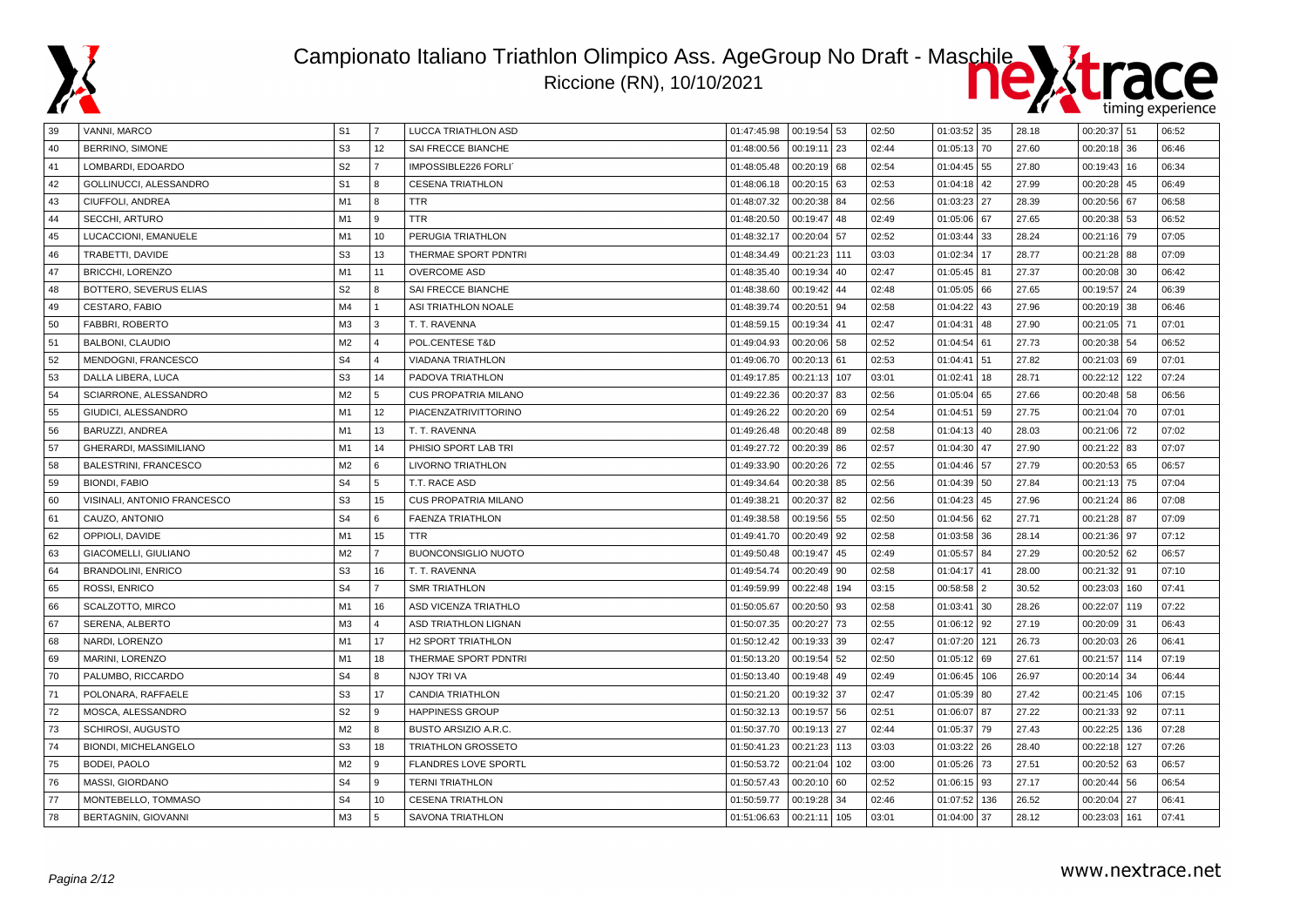



| 79  | <b>FANTINI, FABIO</b>          | M1             | 19                      | V-TRI                       | 01:51:14.76 | 00:20:17 65   |     | 02:53 | 01:06:17 94  |     | 27.15 | $00:21:15$ 76  |     | 07:05 |
|-----|--------------------------------|----------------|-------------------------|-----------------------------|-------------|---------------|-----|-------|--------------|-----|-------|----------------|-----|-------|
| 80  | BRENDA, ALESSANDRO             | S <sub>3</sub> | 19                      | <b>DINAMO TRIATHLON</b>     | 01:51:16.39 | 00:21:40 129  |     | 03:05 | 01:05:00     | 63  | 27.69 | $00:21:17$ 80  |     | 07:05 |
| 81  | IORI, LORENZO                  | S <sub>2</sub> | 10                      | <b>FREESTYLE TRIATHLON</b>  | 01:51:25.18 | 00:19:52 50   |     | 02:50 | 01:06:40     | 103 | 27.00 | 00:21:55 113   |     | 07:18 |
| 82  | ALBINI, ACHILLE PAOLO          | M3             | 6                       | <b>MILANO TRIATHLON</b>     | 01:51:26.69 | 00:19:12 24   |     | 02:44 | 01:06:11     | 90  | 27.19 | 00:23:00       | 158 | 07:40 |
| 83  | LIVIANI, RICCARDO              | S <sub>4</sub> | 11                      | <b>TERNI TRIATHLON</b>      | 01:51:28.98 | 00:20:22 70   |     | 02:54 | 01:07:43     | 134 | 26.58 | $00:20:05$ 29  |     | 06:41 |
| 84  | <b>BIANCHI, ANTONIO</b>        | M1             | 20                      | <b>ESCAPE TUSCANY TRIAT</b> | 01:51:34.56 | 00:20:41 88   |     | 02:57 | 01:05:14     | 71  | 27.59 | $00:20:49$ 59  |     | 06:56 |
| 85  | VALENTI, ALESSANDRO            | M <sub>2</sub> | 10                      | <b>TRITEAMPORDENONE</b>     | 01:51:34.99 | 00:20:35 81   |     | 02:56 | 01:06:28     | 98  | 27.08 | $00:21:08$ 74  |     | 07:02 |
| 86  | TANCREDI, ANTONIO              | S <sub>4</sub> | 12                      | A.S.D. TTALTAMURA           | 01:51:54.64 | 00:20:56 97   |     | 02:59 | 01:06:42     | 105 | 26.98 | 00:20:57       | 68  | 06:59 |
| 87  | NEODO, CORRADO                 | M <sub>3</sub> | $\overline{7}$          | 3 LIFE                      | 01:52:03.49 | 00:20:59   98 |     | 02:59 | 01:06:12 91  |     | 27.19 | $00:21:23$ 84  |     | 07:07 |
| 88  | <b>BRANCHINI, LUCA</b>         | M1             | 21                      | <b>VIADANA TRIATHLON</b>    | 01:52:18.30 | 00:19:53 51   |     | 02:50 | 01:08:02     | 140 | 26.45 | 00:20:52       | 64  | 06:57 |
| 89  | FIORELLO, DAVIDE               | S <sub>3</sub> | 20                      | <b>TAPATRIATHLON TEAM</b>   | 01:52:21.44 | 00:20:16 64   |     | 02:53 | 01:06:45     | 107 | 26.96 | $00:20:44$ 55  |     | 06:54 |
| 90  | <b>BIANCHI, DAVIDE</b>         | S <sub>4</sub> | 13                      | TEAM RBIKE MEDIAL IN        | 01:52:38.54 | 00:20:49 91   |     | 02:58 | 01:06:41     | 104 | 26.99 | 00:21:38       | 100 | 07:12 |
| 91  | ZANETTI, RUDY                  | S <sub>2</sub> | 11                      | A3                          | 01:52:43.81 | 00:20:22 71   |     | 02:54 | 01:07:11     | 118 | 26.79 | $00:21:23$ 85  |     | 07:07 |
| 92  | DI LERNIA, STEFANO             | M3             | 8                       | <b>SGM TRIATHLON</b>        | 01:52:54.52 | 00:22:06 149  |     | 03:09 | 01:03:44     | 32  | 28.24 | 00:22:20       | 129 | 07:26 |
| 93  | MILANESI, ROBERTO              | M1             | 22                      | TRI.ONDAVERDE               | 01:52:55.11 | 00:21:13 108  |     | 03:01 | 01:07:31     | 126 | 26.65 | $00:21:07$ 73  |     | 07:02 |
| 94  | BARBERINI, LORENZO             | M3             | 9                       | <b>CESENA TRIATHLON</b>     | 01:52:55.46 | 00:21:09 103  |     | 03:01 | 00:00:00     | l 0 |       | 00:22:39 147   |     | 07:33 |
| 95  | ROSSI, SEBASTIANO              | M <sub>1</sub> | 23                      | TRIATHLON CREMONA ST        | 01:53:08.90 | 00:20:18 66   |     | 02:54 | 01:06:32 99  |     | 27.05 | 00:20:21       | 39  | 06:47 |
| 96  | CIABATTONI, LUCA               | S <sub>1</sub> | 9                       | <b>DINAMO TRIATHLON</b>     | 01:53:20.88 | 00:20:32 78   |     | 02:56 | 01:04:50 58  |     | 27.76 | 00:25:18       | 255 | 08:26 |
| 97  | GANDA, ALESSANDRO              | S <sub>2</sub> | 12                      | <b>MANTOVA TRIATHLON</b>    | 01:53:21.68 | 00:22:52 199  |     | 03:16 | 01:05:14     | 72  | 27.59 | 00:21:46 107   |     | 07:15 |
| 98  | LA GIOIA, MASSIMO              | M1             | 24                      | <b>TRIIRON</b>              | 01:53:25.18 | 00:20:19 67   |     | 02:54 | 01:09:05     | 169 | 26.05 | 00:20:21       | 40  | 06:47 |
| 99  | PIEROTTI, NICOLO'              | S <sub>4</sub> | 14                      | A.S.D. FOLIGNO TRIAT        | 01:53:38.19 | 00:20:32 75   |     | 02:56 | 01:07:14     | 119 | 26.77 | 00:22:01       | 116 | 07:20 |
| 100 | PUCCIO, SALVATORE              | M3             | 10                      | TRIATHLON TARANTO           | 01:53:38.42 | 00:21:40 127  |     | 03:05 | 01:07:00     | 114 | 26.86 | 00:21:48       | 108 | 07:16 |
| 101 | MOFFA, GIORGIO                 | M2             | 11                      | A.S.MINERVA ROMA            | 01:53:54.71 | 00:22:25 171  |     | 03:12 | 01:05:31     | 76  | 27.47 | 00:22:08   120 |     | 07:22 |
| 102 | MATARESE, GIOVANNI             | S <sub>3</sub> | 21                      | <b>OVERCOME ASD</b>         | 01:53:54.92 | 00:20:31      | 74  | 02:55 | 01:05:47     | 83  | 27.36 | 00:23:05       | 165 | 07:41 |
| 103 | <b>GRIMALDI, ROCCO LUCIANO</b> | S <sub>4</sub> | 15                      | A.S.D. VARESE TRIATH        | 01:53:55.10 | 00:21:17 110  |     | 03:02 | 01:07:35     | 129 | 26.63 | 00:20:51       | 61  | 06:57 |
| 104 | MAZZOCCHI, GIAN-MARCO          | M2             | 12                      | <b>MANTOVA TRIATHLON</b>    | 01:53:56.15 | 00:22:09 153  |     | 03:09 | 01:06:10     | 89  | 27.20 | 00:22:23       | 133 | 07:27 |
| 105 | <b>BANTI, FRANCESCO</b>        | S <sub>2</sub> | 13                      | PHISIO SPORT LAB TRI        | 01:54:01.10 | 00:20:34 80   |     | 02:56 | 01:08:20     | 151 | 26.34 | $00:20:50$ 60  |     | 06:56 |
| 106 | ASSANTE, CIRO                  | S <sub>4</sub> | 16                      | <b>ERMES CAMPANIA</b>       | 01:54:01.20 | 00:20:32 77   |     | 02:56 | 01:08:1      | 145 | 26.39 | $00:21:33$ 93  |     | 07:11 |
| 107 | ACERBI, DANIEL                 | M2             | 13                      | MILLENNIUM TRIATHLON        | 01:54:07.86 | 00:21:42 131  |     | 03:06 | 01:06:55     | 112 | 26.90 | 00:21:38 101   |     | 07:12 |
| 108 | MANGANO, DANIELE               | M <sub>2</sub> | 14                      | PORTA SARAGOZZA BO          | 01:54:08.50 | 00:21:01      | 100 | 03:00 | 01:06:18 96  |     | 27.15 | 00:23:08       | 169 | 07:42 |
| 109 | VALENTINI, GLAUCO              | M4             | $\overline{2}$          | T.D. RIMINI                 | 01:54:12.10 | 00:22:39 184  |     | 03:14 | 01:04:22     | 44  | 27.96 | 00:23:37       | 188 | 07:52 |
| 110 | DE ANGELIS, LUCA               | S <sub>4</sub> | 17                      | <b>SMR TRIATHLON</b>        | 01:54:15.10 | 00:22:15 158  |     | 03:10 | 01:05:03     | 64  | 27.67 | 00:23:09   170 |     | 07:43 |
| 111 | VIVALDI, SIMONE                | S <sub>3</sub> | 22                      | RASCHIANI TRIATHLON         | 01:54:16.32 | 00:20:33 79   |     | 02:56 | 01:06:04     | 86  | 27.24 | 00:24:19 214   |     | 08:06 |
| 112 | <b>GASPEROTTI, FEDERICO</b>    | M4             | 3                       | T. T. RAVENNA               | 01:54:28.36 | 00:22:51 197  |     | 03:15 | 01:05:10 68  |     | 27.62 | 00:22:36 144   |     | 07:32 |
| 113 | <b>BONI, LORENZO</b>           | M <sub>3</sub> | 11                      | RARI NANTES TORINO          | 01:54:34.25 | 00:21:58 142  |     | 03:08 | 01:06:26 97  |     | 27.09 | 00:22:41       | 149 | 07:33 |
| 114 | CAVALLERETTI, ANGELO           | M4             | $\overline{\mathbf{4}}$ | SPARTACUS TRILECCO          | 01:54:48.10 | 00:20:56 96   |     | 02:59 | 01:08:53     | 164 | 26.13 | 00:21:43       | 104 | 07:14 |
| 115 | <b>GHINELLI, MARCO</b>         | S <sub>4</sub> | 18                      | <b>SMR TRIATHLON</b>        | 01:54:48.80 | 00:21:37 124  |     | 03:05 | 01:07:10     | 117 | 26.80 | 00:22:35       | 142 | 07:31 |
| 116 | GIOVAGNOLI, GIANPAOLO          | M <sub>2</sub> | 15                      | <b>FLIPPER TRIATHLON</b>    | 01:54:51.24 | 00:19:56 54   |     | 02:50 | 01:11:25 219 |     | 25.20 | $00:20:30$ 49  |     | 06:50 |
| 117 | MARASTONI, MATTEO              | S <sub>2</sub> | 14                      | <b>NEW BIKE</b>             | 01:54:55.20 | 00:20:52 95   |     | 02:58 | 01:09:12     | 172 | 26.01 | 00:21:31       | 90  | 07:10 |
| 118 | SIGNORINI, EDY                 | M <sub>2</sub> | 16                      | T. T. RAVENNA               | 01:54:56.17 | 00:22:38 183  |     | 03:14 | 01:07:00     | 115 | 26.86 | 00:21:58 115   |     | 07:19 |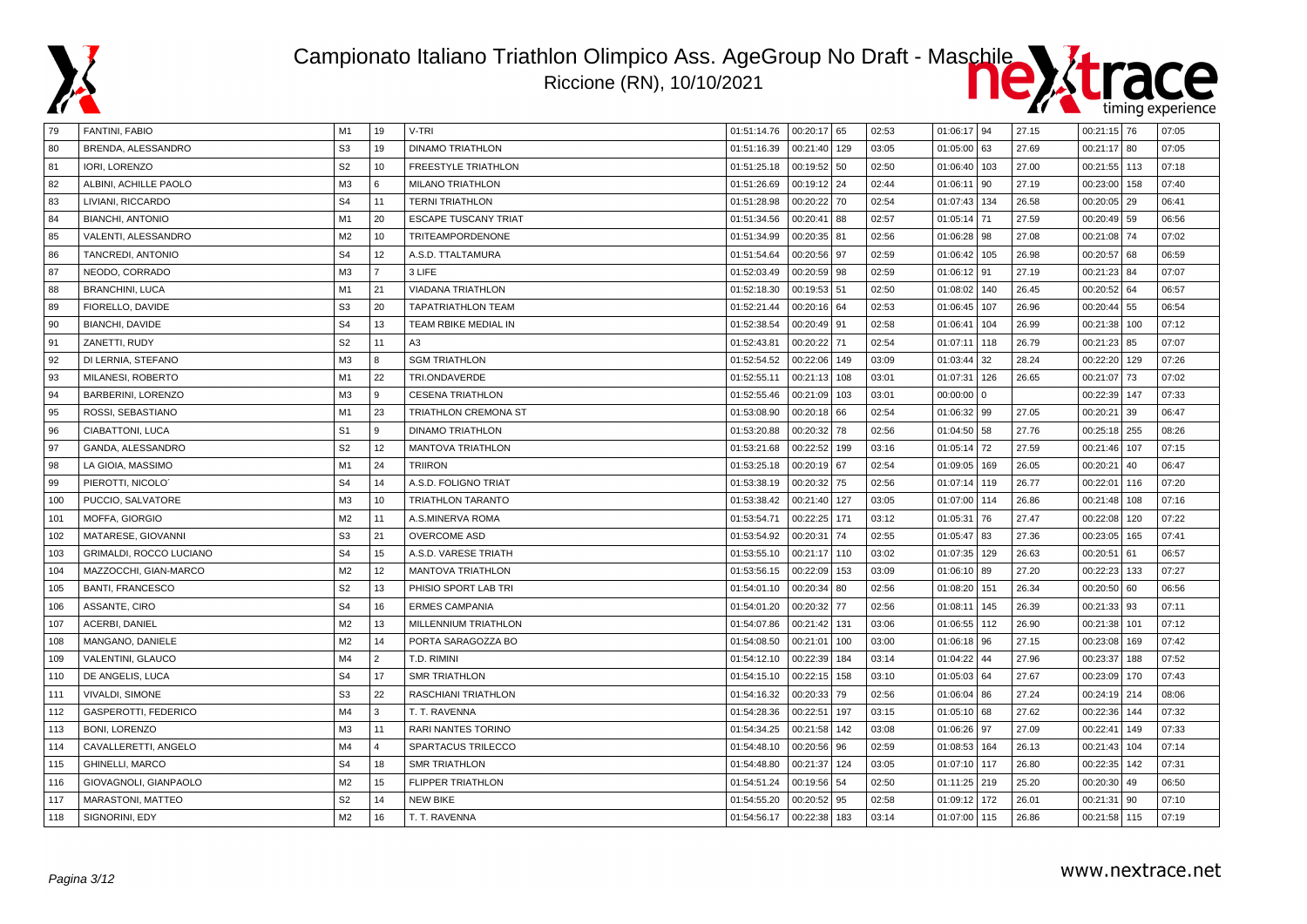



| 119 | <b>BONARDI, PIERLUIGI</b> | M2             | 17             | TRIATHLON CREMONA ST        | 01:55:10.93 | 00:21:39 126   |     | 03:05 | 01:08:48 162 |     | 26.16 | $00:20:38$ 52  |       | 06:52 |
|-----|---------------------------|----------------|----------------|-----------------------------|-------------|----------------|-----|-------|--------------|-----|-------|----------------|-------|-------|
| 120 | PIERUCCI, DANIELE         | M1             | 25             | <b>OLIMPIA TRIATHLON</b>    | 01:55:15.13 | 00:21:34       | 121 | 03:04 | 01:07:40     | 132 | 26.59 | 00:21:38   99  |       | 07:12 |
| 121 | CORGNOLI, OMAR            | M1             | 26             | T.D. RIMINI                 | 01:55:16.72 | 00:21:24 116   |     | 03:03 | 01:07:30     | 125 | 26.67 | 00:22:14 124   |       | 07:24 |
| 122 | GALLORINI, GIANPAOLO      | M <sub>2</sub> | 18             | TRI TEAM BRIANZA            | 01:55:19.91 | $00:20:14$ 62  |     | 02:53 | 01:09:04     | 168 | 26.06 | $00:21:37$ 98  |       | 07:12 |
| 123 | SCAMPAMORTE, DANIELE      | S <sub>4</sub> | 19             | TORRINO-ROMA TRIATHL        | 01:55:23.75 | 00:22:21       | 162 | 03:11 | 01:06:55     | 113 | 26.89 | 00:22:23       | 134   | 07:27 |
| 124 | TEDDE, ROBERTO            | M <sub>3</sub> | 12             | <b>CESENA TRIATHLON</b>     | 01:55:26.17 | 00:22:37       | 182 | 03:13 | 01:06:04     | 85  | 27.24 | 00:23:23       | 176   | 07:47 |
| 125 | VITALI, MARCO             | M1             | 27             | <b>FERRARA TRIATHLON</b>    | 01:55:27.60 | 00:21:58       | 143 | 03:08 | 01:07:22     | 123 | 26.72 | 00:22:11       | 121   | 07:23 |
| 126 | <b>BALLESIO, GUIDO</b>    | M <sub>2</sub> | 19             | <b>CANAVESE TRIATHLON</b>   | 01:55:30.54 | 00:21:28       | 119 | 03:04 | 01:07:52     | 137 | 26.52 | 00:23:09       | l 171 | 07:43 |
| 127 | MANUPPELLA, CARLO         | S <sub>4</sub> | 20             | <b>TRIIRON</b>              | 01:55:31.70 | 00:19:47       | 47  | 02:49 | 01:10:22     | 203 | 25.58 | 00:20:26       | 42    | 06:48 |
| 128 | PITTORE, PIER DAMIANO     | M <sub>2</sub> | 20             | ASD 3.4 FUN                 | 01:55:33.94 | 00:22:39       | 185 | 03:14 | 01:06:36     | 101 | 27.03 | 00:22:34       | 140   | 07:31 |
| 129 | FALCINELLI, RUDY          | S <sub>3</sub> | 23             | T.D. RIMINI                 | 01:55:42.70 | 00:21:37       | 123 | 03:05 | 01:08:23     | 153 | 26.32 | 00:22:01       | 117   | 07:20 |
| 130 | PAVAN, ENRICO             | M <sub>2</sub> | 21             | A.S.D. RHODIGIUM TEA        | 01:55:56.59 | 00:21:36       | 122 | 03:05 | 01:09:19     | 174 | 25.96 | 00:21:41       | 103   | 07:13 |
| 131 | POZZATTI, DIEGO           | M <sub>5</sub> | $\mathbf{1}$   | <b>CUS TRENTO CTT</b>       | 01:56:15.90 | 00:22:35       | 180 | 03:13 | 01:06:45     | 108 | 26.96 | 00:23:05   164 |       | 07:41 |
| 132 | CERQUETELLA, ANDREA       | M1             | 28             | <b>HAPPINESS GROUP</b>      | 01:56:41.15 | 00:22:45       | 189 | 03:15 | 01:08:13     | 146 | 26.38 | $00:21:34$ 94  |       | 07:11 |
| 133 | <b>BARILE, ALBERTO</b>    | S <sub>4</sub> | 21             | RARI NANTES TORINO          | 01:56:42.20 | 00:21:11       | 104 | 03:01 | 01:09:58     | 191 | 25.72 | $00:21:35$ 96  |       | 07:11 |
| 134 | ROMBOLI, STEFANO          | S <sub>4</sub> | 22             | <b>OVERCOME ASD</b>         | 01:56:43.14 | 00:22:06       | 150 | 03:09 | 01:08:33     | 157 | 26.25 | 00:22:21       | l 130 | 07:27 |
| 135 | CANTONI, WALTER           | M <sub>2</sub> | 22             | <b>CESENA TRIATHLON</b>     | 01:56:43.42 | 00:23:18 217   |     | 03:19 | 01:06:07     | 88  | 27.22 | 00:23:57       | 201   | 07:59 |
| 136 | CAVOLI, MARCO             | M1             | 29             | ATL. MDS PANARIAGROU        | 01:56:43.85 | 00:21:38       | 125 | 03:05 | 01:08:15     | 147 | 26.37 | 00:23:02       | 159   | 07:40 |
| 137 | BOLOGNESE, STEFANO        | M4             | 5              | A.S.D. RHODIGIUM TEA        | 01:56:45.43 | 00:21:12       | 106 | 03:01 | 01:11:06     | 216 | 25.31 | 00:21:22       | 82    | 07:07 |
| 138 | PARIS, LUCA               | S <sub>3</sub> | 24             | TRIATHLON TREVIGLIO         | 01:56:48.72 | 00:21:00 99    |     | 03:00 | 01:09:24     | 178 | 25.93 | $00:21:15$ 78  |       | 07:05 |
| 139 | CHIANTERA, PASQUALE       | M <sub>2</sub> | 23             | VALCAVALLINA TRIATHL        | 01:56:48.82 | 00:22:04 147   |     | 03:09 | 01:07:32     | 127 | 26.65 | 00:23:36       | 186   | 07:52 |
| 140 | VANNELLI, MOSĖ            | M <sub>3</sub> | 13             | LIVORNO TRIATHLON           | 01:56:54.73 | 00:23:39       | 229 | 03:22 | 01:05:26     | 74  | 27.51 | 00:23:23 178   |       | 07:47 |
| 141 | FONDRIESCHI, LUCIANO      | M <sub>4</sub> | 6              | <b>TEAM RBIKE MEDIAL IN</b> | 01:56:58.56 | 00:22:12       | 155 | 03:10 | 01:07:16     | 120 | 26.76 | 00:23:31       | 183   | 07:50 |
| 142 | ZANE. FRANCESCO           | M <sub>5</sub> | $\overline{2}$ | ASI TRIATHLON NOALE         | 01:57:00.46 | 00:23:18 216   |     | 03:19 | 01:06:37     | 102 | 27.02 | 00:23:12       | 173   | 07:44 |
| 143 | LOSS, LORENZO             | M <sub>3</sub> | 14             | VIS CORTONA PROMOTEC        | 01:57:09.92 | 00:21:47       | 134 | 03:06 | 01:08:51     | 163 | 26.14 | 00:22:25       | 135   | 07:28 |
| 144 | CETTOLO, CLAUDIO          | M <sub>3</sub> | 15             | <b>GO TRI TEAM ASD</b>      | 01:57:12.89 | 00:21:15       | 109 | 03:02 | 01:09:37     | 185 | 25.85 | 00:21:50       | 110   | 07:16 |
| 145 | VACCARO, DARIO            | M <sub>3</sub> | 16             | PODISTICA SOLIDARIET        | 01:57:14.14 | 00:21:27       | 118 | 03:03 | 01:10:01     | 193 | 25.70 | 00:22:21       | 131   | 07:27 |
| 146 | <b>BUSI, NICOLA</b>       | S <sub>3</sub> | 25             | MANTOVA TRIATHLON           | 01:57:15.58 | 00:23:38       | 228 | 03:22 | 01:04:53     | 60  | 27.74 | 00:24:52       | 237   | 08:17 |
| 147 | MASIN, MATTIA             | M1             | 30             | STEFANELLI TRIATHLON        | 01:57:23.80 | 00:21:24       | 115 | 03:03 | 01:09:28     | 179 | 25.91 | 00:22:38       | 146   | 07:32 |
| 148 | <b>MARSILI, EROS</b>      | S <sub>4</sub> | 23             | PERUGIA TRIATHLON           | 01:57:26.66 | 00:21:53       | 140 | 03:07 | 01:08:42     | 161 | 26.20 | 00:23:04       | 163   | 07:41 |
| 149 | NANNETTI, LUCA            | S <sub>2</sub> | 15             | <b>SOGESE</b>               | 01:57:28.90 | 00:21:41       | 130 | 03:05 | 01:09:10     | 171 | 26.02 | 00:22:16 126   |       | 07:25 |
| 150 | <b>SCALABRINI, PAOLO</b>  | M <sub>4</sub> | $\overline{7}$ | LIBERO MOVIMENTO TRI        | 01:57:38.80 | 00:22:13       | 156 | 03:10 | 01:08:24     | 154 | 26.31 | 00:23:10 172   |       | 07:43 |
| 151 | DE CILLIA, ALESSANDRO     | M4             | 8              | <b>CUS UDINE</b>            | 01:57:57.38 | 00:22:17 159   |     | 03:11 | 01:09:40 186 |     | 25.83 | 00:22:42       | 150   | 07:34 |
| 152 | COLOMBI, ALESSIO          | M1             | 31             | <b>NC MILANO</b>            | 01:57:59.91 | 00:21:03       | 101 | 03:00 | 01:11:41     | 225 | 25.11 | 00:20:26       | 43    | 06:48 |
| 153 | <b>ONOFRI, MATTEO</b>     | S <sub>4</sub> | 24             | <b>HAPPINESS GROUP</b>      | 01:58:00.63 | 00:23:09   209 |     | 03:18 | 01:07:35     | 130 | 26.63 | 00:23:32       | 184   | 07:50 |
| 154 | BATTISTA, DONATO          | M <sub>2</sub> | 24             | <b>FIRENZE TRI</b>          | 01:58:02.20 | 00:22:28       | 173 | 03:12 | 01:07:48     | 135 | 26.54 | 00:22:34       | 141   | 07:31 |
| 155 | FRITTITTA, ROMEDIO        | S <sub>3</sub> | 26             | <b>GO TRI TEAM ASD</b>      | 01:58:09.69 | 00:21:51       | 138 | 03:07 | 01:08:07     | 143 | 26.42 | 00:23:22       | l 175 | 07:47 |
| 156 | PASQUALINI, GUIDO         | M4             | 9              | <b>CESENA TRIATHLON</b>     | 01:58:30.19 | 00:21:42 132   |     | 03:06 | 01:10:20     | 202 | 25.59 | 00:21:50       | 109   | 07:16 |
| 157 | COLETTI, SERGIO           | M <sub>3</sub> | 17             | PERUGIA TRIATHLON           | 01:58:32.73 | 00:22:41       | 187 | 03:14 | 01:08:29     | 155 | 26.28 | 00:23:07       | 167   | 07:42 |
| 158 | FERRARI, PIETRO           | M1             | 32             | <b>DINAMO TRIATHLON</b>     | 01:58:35.89 | 00:21:49       | 136 | 03:07 | 01:09:09     | 170 | 26.03 | 00:24:23   222 |       | 08:07 |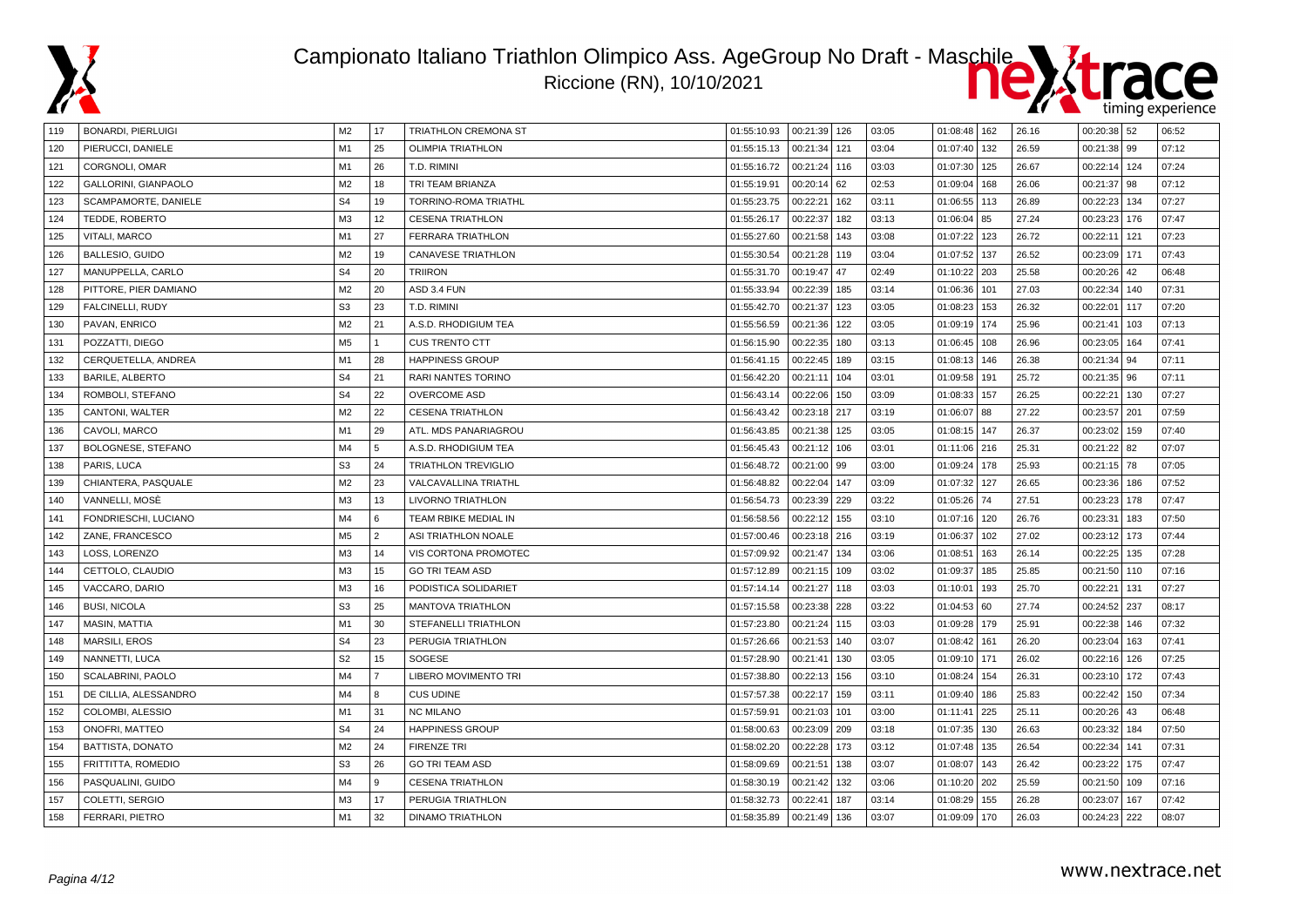



| 159 | ROBERTI, GIUSEPPE          | ΜЗ             | 18 | CUS PADOVA UNIPD            | 01:58:37.97 | $00:22:58$ 202 |     | 03:16 | 01:08:09 144 |     | 26.41 | 00:23:42   198 |     | 07:54 |
|-----|----------------------------|----------------|----|-----------------------------|-------------|----------------|-----|-------|--------------|-----|-------|----------------|-----|-------|
| 160 | GIANI. FABIO               | M <sub>3</sub> | 19 | <b>RASCHIANI TRIATHLON</b>  | 01:58:45.57 | 00:19:32 38    |     | 02:47 | 01:15:36     | 285 | 23.81 | 00:19:57       | 23  | 06:39 |
| 161 | LUISE, STEFANO             | M3             | 20 | <b>CUS PADOVA UNIPD</b>     | 01:58:46.65 | 00:23:50 234   |     | 03:24 | 01:05:27     | 75  | 27.50 | 00:25:32 267   |     | 08:30 |
| 162 | DI GIOVANNI, LUCA          | M2             | 25 | RARI NANTES TORINO          | 01:58:55.40 | 00:24:16 262   |     | 03:28 | 01:07:41     | 133 | 26.59 | 00:23:41       | 196 | 07:53 |
| 163 | SARTONI, DAVIDE            | S <sub>4</sub> | 25 | <b>OVERCOME ASD</b>         | 01:58:57.47 | 00:22:44 188   |     | 03:14 | 01:08:35     | 159 | 26.24 | $00:24:00$ 206 |     | 08:00 |
| 164 | SISSA, BRUNO               | M <sub>3</sub> | 21 | ASI TRIATHLON NOALE         | 01:58:57.65 | 00:21:40 128   |     | 03:05 | 01:10:59     | 213 | 25.35 | 00:21:41       | 102 | 07:13 |
| 165 | <b>CIABATTONI, LUIGI</b>   | M <sub>3</sub> | 22 | <b>DINAMO TRIATHLON</b>     | 01:59:04.71 | 00:22:29       | 174 | 03:12 | 01:10:19     | 200 | 25.60 | 00:22:37       | 145 | 07:32 |
| 166 | PARI, MARCO                | S <sub>4</sub> | 26 | TTR                         | 01:59:09.59 | 00:22:46       | 190 | 03:15 | 01:09:22     | 175 | 25.94 | 00:23:24       | 180 | 07:48 |
| 167 | MOAURO, ALDO               | M <sub>3</sub> | 23 | <b>CUS PADOVA UNIPD</b>     | 01:59:10.89 | 00:22:02       | 146 | 03:08 | 01:10:39     | 208 | 25.47 | 00:21:44       | 105 | 07:14 |
| 168 | D'ALFONSO, SALVATORE       | M1             | 33 | TTR.                        | 01:59:12.17 | 00:22:24       | 169 | 03:12 | 01:08:17     | 150 | 26.36 | 00:24:20 217   |     | 08:06 |
| 169 | ZARBO, SALVATORE           | M <sub>3</sub> | 24 | A.S. TRIATH OSTIA           | 01:59:12.52 | 00:22:36       | 181 | 03:13 | 01:06:54     | 110 | 26.90 | 00:24:54       | 240 | 08:18 |
| 170 | MERCI, ALBERTO             | M <sub>3</sub> | 25 | <b>CESENA TRIATHLON</b>     | 01:59:17.20 | 00:23:06   206 |     | 03:18 | 01:07:32     | 128 | 26.65 | 00:24:16 213   |     | 08:05 |
| 171 | LIGORIO, GIUSEPPE          | M1             | 34 | SPORT <sub>64</sub>         | 01:59:18.26 | 00:22:23       | 165 | 03:11 | 01:10:26     | 206 | 25.55 | 00:22:32       | 139 | 07:30 |
| 172 | BORTOLETTO, ALBERTO        | M <sub>1</sub> | 35 | CUS PADOVA UNIPD            | 01:59:19.22 | 00:22:34 178   |     | 03:13 | 01:10:01     | 192 | 25.71 | 00:22:31       | 138 | 07:30 |
| 173 | RAMIERI, FILIPPO           | M <sub>3</sub> | 26 | <b>FIRENZE TRI</b>          | 01:59:24.50 | 00:22:41       | 186 | 03:14 | 01:10:15     | 198 | 25.62 | 00:22:56       | 156 | 07:38 |
| 174 | RAVALLI, RENATO            | S <sub>3</sub> | 27 | TEAM RBIKE MEDIAL IN        | 01:59:29.79 | 00:23:34 224   |     | 03:22 | 01:08:30     | 156 | 26.28 | 00:23:36   187 |     | 07:52 |
| 175 | LODI, ALBERTO              | M4             | 10 | PORTA SARAGOZZA BO          | 01:59:34.18 | 00:22:31 177   |     | 03:13 | 01:09:03     | 167 | 26.07 | 00:22:21       | 132 | 07:27 |
| 176 | BOSCHETTI, ANDREA          | M <sub>3</sub> | 27 | T.D. RIMINI                 | 01:59:37.22 | 00:21:25 117   |     | 03:03 | 01:10:19     | 201 | 25.59 | 00:23:40   195 |     | 07:53 |
| 177 | VALENTINI, RICCARDO        | M4             | 11 | T.D. RIMINI                 | 01:59:41.70 | 00:22:30 175   |     | 03:12 | 01:09:18     | 173 | 25.97 | 00:23:59   204 |     | 07:59 |
| 178 | MAZZOLENI, MASSIMO         | M3             | 28 | <b>KRONO LARIO TEAM S.S</b> | 01:59:42.20 | 00:22:52       | 198 | 03:16 | 01:10:17     | 199 | 25.61 | 00:22:51       | 154 | 07:37 |
| 179 | CRUDELINI, ILARIO          | M2             | 26 | <b>DINAMO TRIATHLON</b>     | 01:59:43.43 | 00:21:49 135   |     | 03:07 | 01:12:30     | 242 | 24.83 | 00:21:54 112   |     | 07:18 |
| 180 | BARTOLUCCI, OSMAN          | M2             | 27 | <b>DINAMO TRIATHLON</b>     | 01:59:43.64 | 00:21:50 137   |     | 03:07 | 01:12:28     | 239 | 24.83 | 00:21:52 111   |     | 07:17 |
| 181 | <b>GRILLI, CRISTIANO</b>   | M <sub>3</sub> | 29 | <b>HAPPINESS GROUP</b>      | 01:59:47.42 | 00:23:03 205   |     | 03:17 | 01:09:23     | 176 | 25.94 | 00:23:04       | 162 | 07:41 |
| 182 | <b>BASILE, EVANGELISTA</b> | M2             | 28 | <b>LIVORNO TRIATHLON</b>    | 01:59:55.19 | 00:22:10 154   |     | 03:10 | 01:12:12     | 235 | 24.93 | 00:22:12       | 123 | 07:24 |
| 183 | FRIZZALE, NICOLA           | M2             | 29 | A.S.D. TTALTAMURA           | 01:59:57.32 | 00:22:09 152   |     | 03:09 | 01:11:00 214 |     | 25.35 | 00:23:23 177   |     | 07:47 |
| 184 | MASSA, STEFANO             | M4             | 12 | <b>VALDIGNE TRIATHLON</b>   | 01:59:59.28 | 00:24:04 252   |     | 03:26 | 01:08:04     | 141 | 26.44 | 00:24:10 210   |     | 08:03 |
| 185 | <b>GIALLUISI, GABRIELE</b> | M1             | 36 | A.S.D. TTALTAMURA           | 02:00:06.27 | 00:23:36       | 226 | 03:22 | 01:07:20     | 122 | 26.73 | 00:24:36   230 |     | 08:12 |
| 186 | BARP, TONI                 | M3             | 30 | A3                          | 02:00:07.75 | 00:23:16 213   |     | 03:19 | 01:08:34     | 158 | 26.25 | 00:24:20 216   |     | 08:06 |
| 187 | PALMIERI, MATTEO           | S <sub>2</sub> | 16 | <b>GROTTINI TEAM RECANA</b> | 02:00:19.72 | 00:23:12 210   |     | 03:18 | 01:09:33     | 182 | 25.88 | 00:23:42       | 199 | 07:54 |
| 188 | MACCARRONE, MATTEO         | M <sub>1</sub> | 37 | SPORT 64                    | 02:00:28.26 | 00:22:23       | 166 | 03:11 | 01:08:22     | 152 | 26.33 | 00:22:40   148 |     | 07:33 |
| 189 | DE NARDI, ALESSIO          | M4             | 13 | <b>BUONCONSIGLIO NUOTO</b>  | 02:00:28.31 | 00:22:59 203   |     | 03:17 | 01:09:34     | 183 | 25.87 | $00:24:05$ 208 |     | 08:01 |
| 190 | MALUCELLI, MARCO           | M4             | 14 | POL THEMA ENERGIA           | 02:00:32.16 | 00:24:41 273   |     | 03:31 | 01:06:17     | 95  | 27.15 | 00:24:45   235 |     | 08:15 |
| 191 | SERVO, MASSIMILIANO        | M <sub>3</sub> | 31 | PIEDILUCO TRIATHLON         | 02:00:36.61 | 00:23:36 227   |     | 03:22 | 01:07:57     | 138 | 26.49 | 00:24:28   225 |     | 08:09 |
| 192 | ROMAGNOLI, DANIELE         | M <sub>1</sub> | 38 | <b>OLIMPIA TRIATHLON</b>    | 02:00:47.66 | 00:24:07 257   |     | 03:26 | 01:08:04     | 142 | 26.44 | 00:23:07       | 168 | 07:42 |
| 193 | CASSANELLI, NICOLA         | M2             | 30 | RARI NANTES TORINO          | 02:00:51.88 | 00:21:58 141   |     | 03:08 | 01:13:21     | 254 | 24.54 | 00:22:14       | 125 | 07:24 |
| 194 | BUCCIONI, LEONARDO         | S <sub>4</sub> | 27 | <b>TERNI TRIATHLON</b>      | 02:00:54.21 | 00:24:20 265   |     | 03:28 | 01:07:37     | 131 | 26.62 | 00:24:05       | 207 | 08:01 |
| 195 | <b>INCAMPO, NICOLA</b>     | S <sub>4</sub> | 28 | A.S.D. TTALTAMURA           | 02:00:54.91 | 00:21:23 112   |     | 03:03 | 01:12:44     | 247 | 24.75 | 00:22:19 128   |     | 07:26 |
| 196 | BEZZECCHI, FABRIZIO        | M <sub>2</sub> | 31 | <b>MODENA TRIATHLON</b>     | 02:00:55.69 | 00:22:55   200 |     | 03:16 | 01:10:14     | 196 | 25.63 | 00:23:31       | 182 | 07:50 |
| 197 | FOCACCIA, MARCO            | S <sub>3</sub> | 28 | T. T. RAVENNA               | 02:00:57.88 | 00:21:51       | 139 | 03:07 | 01:11:51     | 229 | 25.05 | 00:23:20       | 174 | 07:46 |
| 198 | PASTESINI. LORENZO         | M <sub>3</sub> | 32 | T.D. RIMINI                 | 02:00:59.54 | 00:22:31   176 |     | 03:13 | 01:08:54     | 165 | 26.12 | 00:24:21       | 220 | 08:07 |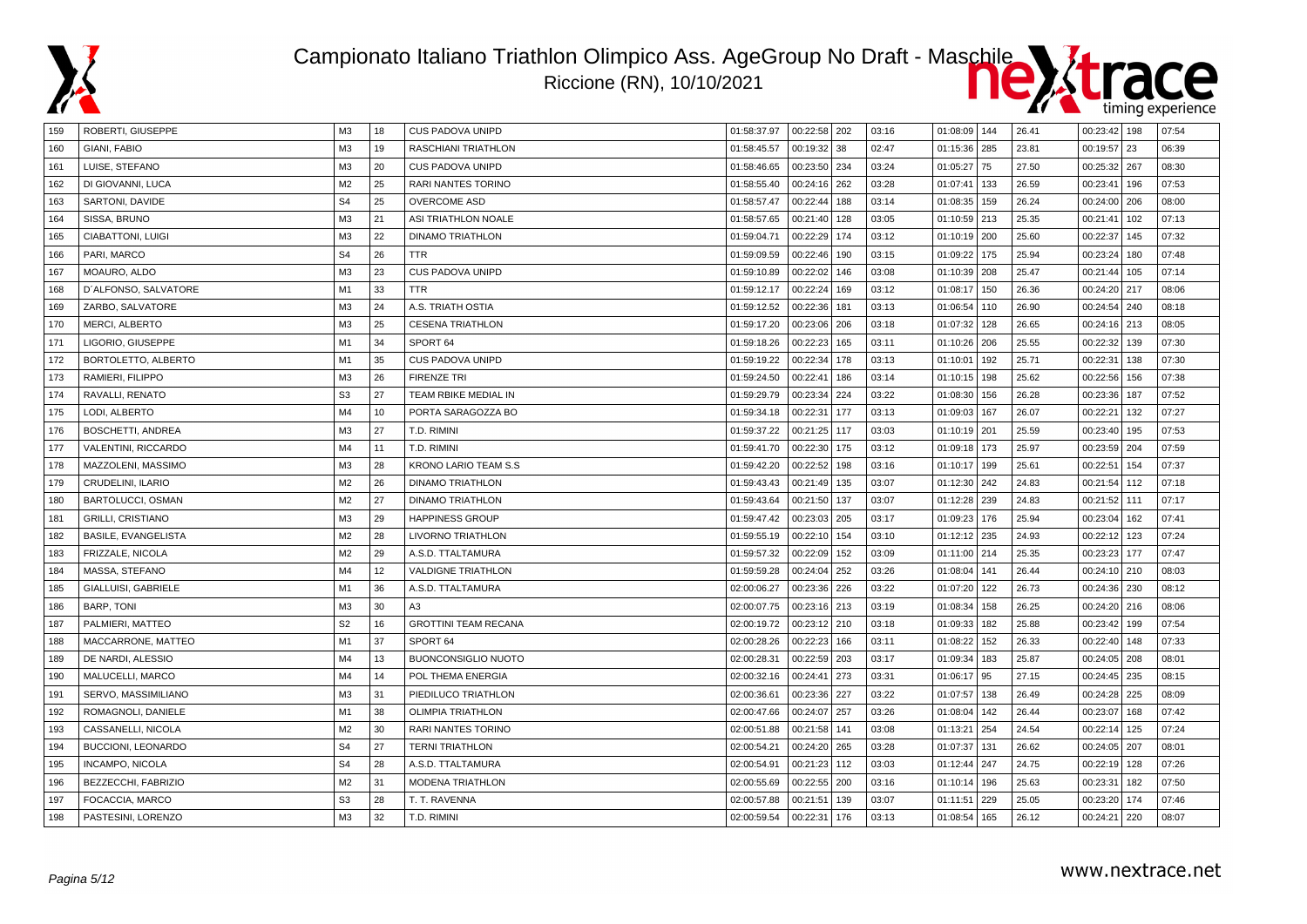



| 199 | CAROLA, GIAN LUCA        | ΜЗ             | 33             | <b>OVERCOME ASD</b>         | 02:01:03.87 | 00:23:44 232   |     | 03:23 | 01:09:44 188 |     | 25.81 | $00:24:00$   205 |     | 08:00 |
|-----|--------------------------|----------------|----------------|-----------------------------|-------------|----------------|-----|-------|--------------|-----|-------|------------------|-----|-------|
| 200 | MOTTO ROS, LUCA          | S <sub>4</sub> | 29             | <b>CANAVESE TRIATHLON</b>   | 02:01:10.50 | 00:24:37       | 272 | 03:31 | 01:07:05     | 116 | 26.83 | 00:25:23         | 262 | 08:27 |
| 201 | CILLANI, RAUL            | M <sub>5</sub> | 3              | FERRARA TRIATHLON           | 02:01:12.40 | 00:22:19       | 160 | 03:11 | 01:11:06 215 |     | 25.31 | 00:22:49         | 152 | 07:36 |
| 202 | VACCARO, GIANFRANCO      | M1             | 39             | <b>SGM TRIATHLON</b>        | 02:01:27.24 | 00:21:34       | 120 | 03:04 | 01:13:39 255 |     | 24.44 | 00:22:05   118   |     | 07:21 |
| 203 | <b>GEMELLI, LUIGI</b>    | M <sub>2</sub> | 32             | <b>TRIBO</b>                | 02:01:27.99 | 00:25:27       | 302 | 03:38 | 01:08:36     | 160 | 26.24 | 00:23:39         | 193 | 07:53 |
| 204 | DEPPIERI, MASSIMO        | M <sub>3</sub> | 34             | ASI TRIATHLON NOALE         | 02:01:32.74 | 00:22:14       | 157 | 03:10 | 01:12:12 236 |     | 24.93 | 00:22:49   153   |     | 07:36 |
| 205 | VISUALI, DAVIDE          | M3             | 35             | T. T. RAVENNA               | 02:01:49.13 | 00:24:29       | 269 | 03:29 | 01:09:37     | 184 | 25.85 | 00:24:33         | 227 | 08:11 |
| 206 | <b>BRUSCHI, DEMIS</b>    | M1             | 40             | <b>OVERCOME ASD</b>         | 02:01:58.65 | 00:23:16 214   |     | 03:19 | 01:09:53     | 190 | 25.75 | 00:25:21         | 259 | 08:27 |
| 207 | LANDI, MIRKO             | M <sub>2</sub> | 33             | T.T. CESENATICO             | 02:02:10.53 | 00:22:24       | 168 | 03:12 | 01:10:44     | 210 | 25.44 | 00:23:38         | 191 | 07:52 |
| 208 | MORESCHI, FABIO          | S <sub>4</sub> | 30             | ASD 226 TRIATHLON V.        | 02:02:13.89 | 00:23:57       | 244 | 03:25 | 01:09:23     | 177 | 25.94 | 00:25:07         | 247 | 08:22 |
| 209 | PIOLANTI, STEFANO        | M <sub>6</sub> | $\mathbf{1}$   | <b>TRIIRON</b>              | 02:02:36.96 | 00:24:00       | 248 | 03:25 | 01:08:56     | 166 | 26.11 | 00:25:32         | 266 | 08:30 |
| 210 | <b>BADIOLI, ANDREA</b>   | M <sub>2</sub> | 34             | V-TRI                       | 02:02:38.52 | 00:24:15       | 260 | 03:27 | 01:09:49     | 189 | 25.78 | 00:24:52         | 236 | 08:17 |
| 211 | BALDIZZONE, DAVIDE       | M1             | 41             | TEAM RBIKE MEDIAL IN        | 02:02:43.90 | 00:22:27       | 172 | 03:12 | 01:10:40 209 |     | 25.47 | 00:22:36         | 143 | 07:32 |
| 212 | CARDELLINI, DAVIDE       | M <sub>5</sub> | $\overline{4}$ | <b>FIRENZE TRI</b>          | 02:02:49.87 | 00:25:47 312   |     | 03:41 | 01:06:49 109 |     | 26.94 | 00:26:09   281   |     | 08:43 |
| 213 | VILLA, MASSIMILIANO      | M <sub>3</sub> | 36             | V-TRI                       | 02:02:55.80 | 00:23:42       | 231 | 03:23 | 01:09:32     | 181 | 25.88 | 00:25:13   252   |     | 08:24 |
| 214 | <b>BORGHESI, DIEGO</b>   | M <sub>3</sub> | 37             | NJOY TRI VA                 | 02:03:02.39 | 00:25:31       | 307 | 03:38 | 01:09:30     | 180 | 25.90 | 00:23:46   200   |     | 07:55 |
| 215 | CIVERCHIA, LUCA          | M1             | 42             | <b>HAPPINESS GROUP</b>      | 02:03:05.69 | 00:23:12 211   |     | 03:18 | 01:10:56 212 |     | 25.37 | 00:25:02   244   |     | 08:20 |
| 216 | TIBERI, MASSIMO          | M <sub>2</sub> | 35             | <b>OLIMPIA TRIATHLON</b>    | 02:03:14.59 | 00:22:01       | 145 | 03:08 | 01:13:12 253 |     | 24.59 | 00:23:38         | 192 | 07:52 |
| 217 | NEGRETTI, MICHELE        | M <sub>2</sub> | 36             | <b>CUS PROPATRIA MILANO</b> | 02:03:17.30 | 00:23:25       | 220 | 03:20 | 01:10:15     | 197 | 25.62 | 00:25:18         | 256 | 08:26 |
| 218 | CONFORTO, MATTEO         | M <sub>2</sub> | 37             | TRI TEAM BRIANZA            | 02:03:21.44 | 00:22:06       | 151 | 03:09 | 01:13:56 260 |     | 24.34 | 00:23:29         | 181 | 07:49 |
| 219 | GORRERI, ALBERTO         | M <sub>2</sub> | 38             | <b>CUS PARMA ASD</b>        | 02:03:33.21 | 00:23:18 215   |     | 03:19 | 01:11:58 232 |     | 25.01 | 00:23:40         | 194 | 07:53 |
| 220 | PASCALE, SILVANO         | M3             | 38             | UNICUSANO POSILLIPO         | 02:03:34.34 | 00:22:05       | 148 | 03:09 | 01:13:59 262 |     | 24.33 | 00:22:44         | 151 | 07:34 |
| 221 | <b>GRIECO, GIOVANNI</b>  | M4             | 15             | ALL TRI SPORTS              | 02:03:45.52 | 00:24:19 263   |     | 03:28 | 01:10:07     | 194 | 25.67 | 00:24:56 241     |     | 08:18 |
| 222 | TIWARY, NACIKETA         | S <sub>3</sub> | 29             | T.D. RIMINI                 | 02:03:47.55 | 00:23:52       | 237 | 03:24 | 01:14:05 265 |     | 24.29 | 00:22:25         | 137 | 07:28 |
| 223 | GIORDANI, LUIGI          | M1             | 43             | BRIGANTI D'ABRUZZO          | 02:03:50.82 | 00:23:52       | 236 | 03:24 | 01:09:43     | 187 | 25.82 | 00:25:48   272   |     | 08:36 |
| 224 | <b>BONILAURI, MATTEO</b> | S <sub>4</sub> | 31             | T41                         | 02:04:03.51 | 00:22:21       | 163 | 03:11 | 01:11:44     | 226 | 25.09 | 00:26:02         | 275 | 08:40 |
| 225 | SORBA, RICCARDO          | M <sub>3</sub> | 39             | <b>FREEZONE</b>             | 02:04:10.99 | 00:24:14       | 259 | 03:27 | 01:10:13     | 195 | 25.63 | 00:25:20         | 258 | 08:26 |
| 226 | CERNICCHI, ALESSANDRO    | M1             | 44             | T41                         | 02:04:11.40 | 00:23:13       | 212 | 03:19 | 01:10:34     | 207 | 25.50 | 00:26:44         | 294 | 08:54 |
| 227 | MUCCINI, ROBERTO         | M <sub>2</sub> | 39             | T.D. RIMINI                 | 02:04:15.47 | 00:24:44       | 277 | 03:32 | 01:10:24 204 |     | 25.57 | 00:25:13         | 250 | 08:24 |
| 228 | MAZZUCCHI, ALESSIO       | M1             | 45             | <b>TRIATHLON BRESCIA</b>    | 02:04:23.59 | 00:24:05   254 |     | 03:26 | 01:10:49 211 |     | 25.42 | 00:24:53   239   |     | 08:17 |
| 229 | LANGONE, GERARDO         | M <sub>4</sub> | 16             | T. T. RAVENNA               | 02:04:26.29 | 00:24:06   255 |     | 03:26 | 01:12:40 244 |     | 24.77 | 00:23:37         | 189 | 07:52 |
| 230 | PARMA, PAOLO             | M <sub>3</sub> | 40             | T.D. RIMINI                 | 02:04:32.98 | 00:23:51       | 235 | 03:24 | 01:11:58 231 |     | 25.01 | 00:23:36         | 185 | 07:52 |
| 231 | PELLOGIA, GIANCARLO      | M <sub>5</sub> | 5              | <b>FERALPI TRIATHLON</b>    | 02:04:43.69 | 00:23:19 218   |     | 03:19 | 01:12:16 238 |     | 24.91 | 00:24:24         | 224 | 08:08 |
| 232 | <b>BIOLCHINI, DANIEL</b> | M <sub>2</sub> | 40             | UNIONE SPORTIVA ZOLA        | 02:04:48.37 | 00:22:00       | 144 | 03:08 | 01:14:27 268 |     | 24.18 | 00:23:06   166   |     | 07:42 |
| 233 | DE GRANDIS, PIERO        | M4             | 17             | ASI TRIATHLON NOALE         | 02:04:55.68 | 00:26:20       | 323 | 03:45 | 01:06:34     | 100 | 27.03 | 00:27:40         | 315 | 09:13 |
| 234 | DEL PUNTA, ANDREA        | M <sub>2</sub> | 41             | <b>FIRENZE TRI</b>          | 02:05:00.69 | 00:23:58       | 245 | 03:25 | 01:12:02     | 233 | 24.99 | 00:25:00         | 242 | 08:20 |
| 235 | CARDI, LEONARDO          | M <sub>2</sub> | 42             | <b>STEFANELLI TRIATHLON</b> | 02:05:06.79 | 00:23:35       | 225 | 03:22 | 01:07:29     | 124 | 26.67 | 00:28:56         | 325 | 09:38 |
| 236 | TERENZI, MANUEL          | M3             | 41             | V-TRI                       | 02:05:08.47 | 00:25:20       | 297 | 03:37 | 01:10:26 205 |     | 25.55 | 00:25:41         | 269 | 08:33 |
| 237 | COPPARONI, GABRIELE      | S <sub>4</sub> | 32             | A.S.D. FOLIGNO TRIAT        | 02:05:10.80 | 00:24:21       | 267 | 03:28 | 01:11:13 217 |     | 25.27 | 00:25:01         | 243 | 08:20 |
| 238 | SECCHI, STEFANO          | M1             | 46             | <b>DDS</b>                  | 02:05:17.32 | 00:22:24       | 170 | 03:12 | 01:13:04 251 |     | 24.63 | 00:24:30   226   |     | 08:10 |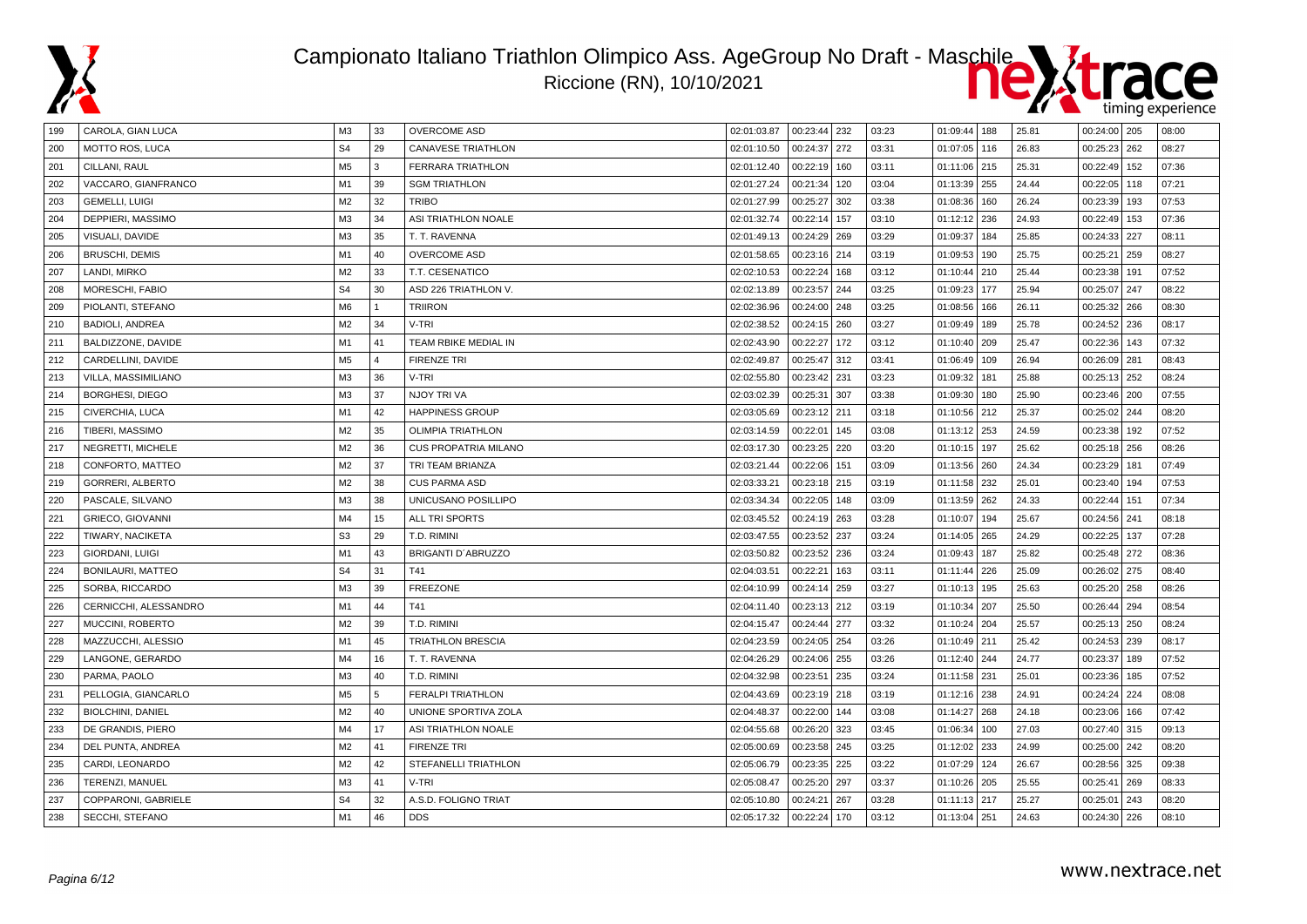



| 239 | ALUIGI, FRANCESCO         | ΜЗ             | 42             | T.D. RIMINI                 | 02:05:19.49 | 00:23:52 238 |     | 03:24 | 01:14:58 276   |     | 24.01 | 00:22:59   157 |     | 07:39 |
|-----|---------------------------|----------------|----------------|-----------------------------|-------------|--------------|-----|-------|----------------|-----|-------|----------------|-----|-------|
| 240 | MASELLI, ENRICO           | M1             | 47             | PORTA SARAGOZZA BO          | 02:05:28.97 | 00:23:59     | 246 | 03:25 | 01:11:57       | 230 | 25.02 | 00:25:19 257   |     | 08:26 |
| 241 | RUGGIERO, GIUSEPPE        | M1             | 48             | SAI FRECCE BIANCHE          | 02:05:30.72 | 00:23:08     | 208 | 03:18 | 01:12:57 249   |     | 24.67 | 00:25:13   251 |     | 08:24 |
| 242 | BRUZZESE, STEFANO         | S <sub>2</sub> | 17             | <b>RARI NANTES TORINO</b>   | 02:05:43.36 | 00:21:43     | 133 | 03:06 | 01:17:35 307   |     | 23.20 | $00:21:35$ 95  |     | 07:11 |
| 243 | NORCIA, ANTONIO           | M <sub>2</sub> | 43             | <b>ATOMICA TRIATHLON</b>    | 02:05:43.99 | 00:25:10 287 |     | 03:35 | 01:08:17       | 149 | 26.36 | 00:26:42       | 293 | 08:54 |
| 244 | RIGATO, LORENZO           | M6             | $\overline{2}$ | <b>CUS PADOVA UNIPD</b>     | 02:05:46.52 | 00:22:19     | 161 | 03:11 | 01:08:00       | 139 | 26.47 | 00:31:27       | 342 | 10:29 |
| 245 | <b>VESCHI, DANILO</b>     | M <sub>2</sub> | 44             | T.D. RIMINI                 | 02:05:48.45 | 00:24:34     | 270 | 03:30 | 01:12:05 234   |     | 24.97 | 00:24:15 212   |     | 08:05 |
| 246 | FANIGLIULO, EMANUELE      | M4             | 18             | A.S.D. FOLIGNO TRIAT        | 02:05:52.45 | 00:24:21     | 266 | 03:28 | $01:11:17$ 218 |     | 25.25 | 00:25:29 265   |     | 08:29 |
| 247 | CANNITO, GIANCARLO        | S <sub>2</sub> | 18             | A.S.D. TTALTAMURA           | 02:06:00.30 | 00:23:07     | 207 | 03:18 | 01:12:58 250   |     | 24.67 | 00:24:24       | 223 | 08:08 |
| 248 | TANCREDI, RICHARD JAMES   | M <sub>2</sub> | 45             | RASCHIANI TRIATHLON         | 02:06:04.79 | 00:22:50     | 196 | 03:15 | 01:14:05 264   |     | 24.30 | 00:23:57       | 202 | 07:59 |
| 249 | PEZZOTTI, SERGIO          | M <sub>2</sub> | 46             | ASD 226 TRIATHLON V.        | 02:06:13.86 | 00:23:56     | 242 | 03:25 | 01:11:39       | 222 | 25.12 | 00:25:43       | 270 | 08:34 |
| 250 | POTENZA, GIANCARLO        | M3             | 43             | <b>CUS PROPATRIA MILANO</b> | 02:06:15.82 | 00:22:48     | 193 | 03:15 | 01:15:12 280   |     | 23.93 | 00:23:42       | 197 | 07:54 |
| 251 | QUADRELLI, GABRIELE       | M <sub>2</sub> | 47             | V-TRI                       | 02:06:26.29 | 00:22:24     | 167 | 03:12 | 01:11:47 228   |     | 25.08 | 00:26:17       | 285 | 08:45 |
| 252 | TERNO, FRANCESCO          | M <sub>1</sub> | 49             | SPORT 64                    | 02:06:27.21 | 00:23:19 219 |     | 03:19 | 01:14:42 273   |     | 24.09 | 00:24:09   209 |     | 08:03 |
| 253 | GHINELLI, PAOLO           | M <sub>2</sub> | 48             | <b>CUS FERRARA</b>          | 02:06:28.97 | 00:24:21     | 268 | 03:28 | 01:11:35 221   |     | 25.15 | 00:25:13   253 |     | 08:24 |
| 254 | SIMONCELLI, SAMUELE       | M <sub>2</sub> | 49             | V-TRI                       | 02:06:36.29 | 00:23:27     | 222 | 03:21 | 01:15:08 279   |     | 23.96 | 00:24:23 221   |     | 08:07 |
| 255 | ZANNI, FABRIZIO           | M3             | 44             | UNIONE SPORTIVA ZOLA        | 02:06:56.62 | 00:23:56 241 |     | 03:25 | 01:12:44 248   |     | 24.74 | 00:25:07       | 248 | 08:22 |
| 256 | ZUCCARDI MERLI, GIANLUIGI | M6             | 3              | <b>CUS PROPATRIA MILANO</b> | 02:07:12.70 | 00:23:41     | 230 | 03:23 | 01:16:19 293   |     | 23.58 | 00:23:24       | 179 | 07:48 |
| 257 | LAGHI, STEFANO            | M <sub>2</sub> | 50             | <b>OVERCOME ASD</b>         | 02:07:17.97 | 00:23:54     | 239 | 03:24 | 01:12:40       | 243 | 24.77 | 00:25:04       | 245 | 08:21 |
| 258 | RUSSO, FRANCO             | M <sub>2</sub> | 51             | <b>ERMES CAMPANIA</b>       | 02:07:28.86 | 00:24:07     | 256 | 03:26 | 01:14:53 274   |     | 24.04 | 00:24:33       | 228 | 08:11 |
| 259 | CHIEROTTI, CARLO          | M <sub>5</sub> | 6              | RARI NANTES TORINO          | 02:07:30.53 | 00:24:03 251 |     | 03:26 | 01:14:40 272   |     | 24.11 | 00:24:20 219   |     | 08:06 |
| 260 | GIULIANELLI, ENRICO       | M4             | 19             | PESARO TRIATHLON            | 02:07:46.80 | 00:24:42     | 274 | 03:31 | 01:13:55 259   |     | 24.35 | 00:24:38       | 231 | 08:12 |
| 261 | TONELLI, STEFANO          | M <sub>5</sub> | $\overline{7}$ | PESARO TRIATHLON            | 02:07:59.21 | 00:22:22     | 164 | 03:11 | 01:17:03 301   |     | 23.36 | 00:22:54       | 155 | 07:38 |
| 262 | LANARI, GIAN LUCA         | M <sub>3</sub> | 45             | PESARO TRIATHLON            | 02:07:59.44 | 00:23:03 204 |     | 03:17 | 01:17:22 304   |     | 23.26 | 00:23:37       | 190 | 07:52 |
| 263 | MONTANARI, MANUEL         | M <sub>3</sub> | 46             | T. T. RAVENNA               | 02:08:39.81 | 00:24:37     | 271 | 03:31 | 01:13:52 258   |     | 24.37 | 00:25:58   274 |     | 08:39 |
| 264 | SBROLLINI, FRANCO         | M <sub>4</sub> | 20             | T.D. RIMINI                 | 02:08:46.96 | 00:24:42     | 276 | 03:31 | 01:14:31       | 269 | 24.15 | 00:24:52       | 238 | 08:17 |
| 265 | CAMORANI, FABIO           | M <sub>3</sub> | 47             | IMPOSSIBLE226 FORLI         | 02:08:53.43 | 00:25:59     | 315 | 03:42 | 01:11:39       | 223 | 25.12 | 00:26:27       | 289 | 08:49 |
| 266 | TIRONI, GIAN MARCO        | M7             | $\overline{1}$ | TRIATHLON CREMONA ST        | 02:08:58.58 | 00:25:30     | 305 | 03:38 | 01:13:59 263   |     | 24.32 | 00:25:27       | 263 | 08:29 |
| 267 | <b>BACCEI, MASSIMO</b>    | M4             | 21             | IMPOSSIBLE226 FORLI         | 02:09:01.63 | 00:25:44     | 311 | 03:40 | 01:11:40 224   |     | 25.11 | 00:26:44       | 295 | 08:54 |
| 268 | <b>BIANCHI, GIORGIO</b>   | M <sub>3</sub> | 48             | <b>ASD CNM TRIATHLON</b>    | 02:09:08.89 | 00:23:26     | 221 | 03:20 | 01:14:21       | 267 | 24.21 | 00:26:09       | 280 | 08:43 |
| 269 | BRAMBILLA, ROBERTO        | M <sub>3</sub> | 49             | <b>KRONO LARIO TEAM S.S</b> | 02:09:13.19 | 00:26:55     | 330 | 03:50 | 01:11:45 227   |     | 25.08 | 00:26:23       | 287 | 08:47 |
| 270 | <b>BROCCA, MARIO</b>      | M3             | 50             | SPORT 64                    | 02:09:15.26 | 00:23:45     | 233 | 03:23 | 01:15:44       | 287 | 23.76 | 00:24:41       | 233 | 08:13 |
| 271 | PASSERELLI, ANTONIO       | M <sub>4</sub> | 22             | <b>TRIXMAN ASD</b>          | 02:09:31.22 | 00:26:36     | 325 | 03:48 | 01:14:09 266   |     | 24.27 | 00:24:40   232 |     | 08:13 |
| 272 | LIONELLO, MARCO           | M <sub>1</sub> | 50             | CUS PADOVA UNIPD            | 02:10:06.74 | 00:22:47     | 192 | 03:15 | 01:18:59 317   |     | 22.79 | 00:24:20 215   |     | 08:06 |
| 273 | NOBILI, ALDO              | M6             | $\overline{4}$ | <b>TRIBO</b>                | 02:10:08.20 | 00:26:47     | 328 | 03:49 | 01:12:15 237   |     | 24.91 | 00:26:14       | 284 | 08:44 |
| 274 | MALATESTA, DANIELE        | M1             | 51             | <b>LBM SPORT TEAM</b>       | 02:10:16.96 | 00:23:57     | 243 | 03:25 | 01:14:38 271   |     | 24.11 | 00:26:07       | 279 | 08:42 |
| 275 | GARGANI, DAVIDE LEOPOLDO  | M4             | 23             | <b>LATINA TRIATHLON</b>     | 02:10:22.54 | 00:25:41     | 310 | 03:40 | 01:13:10 252   |     | 24.60 | 00:26:29       | 290 | 08:49 |
| 276 | VALENTI, SERGIO           | M <sub>5</sub> | 8              | <b>TRI PAEK ASD</b>         | 02:10:27.50 | 00:25:15 291 |     | 03:36 | 01:13:45 256   |     | 24.40 | 00:25:05       | 246 | 08:21 |
| 277 | LA BELLA, RICCARDO        | M4             | 24             | T41                         | 02:10:31.37 | 00:25:08     | 286 | 03:35 | 01:15:57       | 289 | 23.70 | 00:25:22       | 260 | 08:27 |
| 278 | AZZOLINI, ALBERTO         | M <sub>6</sub> | 5              | <b>IRONLARIOTRIATH</b>      | 02:10:33.99 | 00:25:19     | 296 | 03:37 | 01:15:34       | 284 | 23.82 | 00:24:33   229 |     | 08:11 |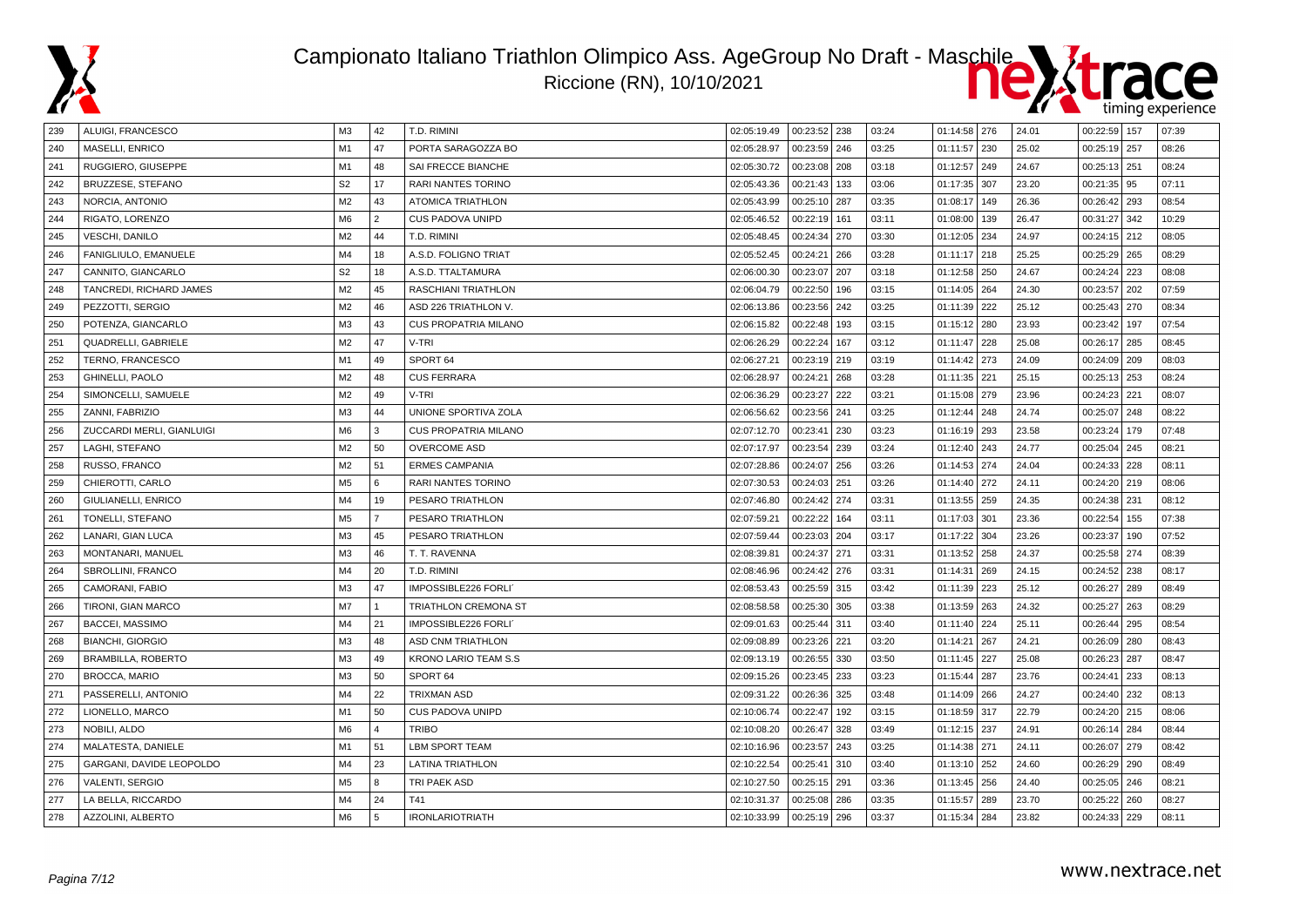

#### Campionato Italiano Triathlon Olimpico Ass. AgeGroup No Draft - Maschile Riccione (RN), 10/10/2021



| 279 | D'AGOSTINO, MICHELE        | ΜЗ             | 51             | <b>ESCAPE TUSCANY TRIAT</b> | 02:10:39.77 | 00:25:18   293 |     | 03:36 | 01:12:30 241 |     | 24.83 | 00:27:06 306   |     | 09:02 |
|-----|----------------------------|----------------|----------------|-----------------------------|-------------|----------------|-----|-------|--------------|-----|-------|----------------|-----|-------|
| 280 | GIUFFRIDA, PIETRO          | M <sub>5</sub> | 9              | <b>GRANCICLISMO TRI</b>     | 02:10:41.51 | 00:25:00       | 281 | 03:34 | 01:15:49 288 |     | 23.74 | 00:24:20 218   |     | 08:06 |
| 281 | SORRENTINO, ANTONGIULIO    | M <sub>2</sub> | 52             | <b>FIRENZE TRI</b>          | 02:10:53.70 | 00:25:13       | 288 | 03:36 | 01:13:50 257 |     | 24.38 | 00:26:49   299 |     | 08:56 |
| 282 | GHEZZI, MASSIMO            | M <sub>3</sub> | 52             | TRIATHLON CREMONA ST        | 02:11:17.21 | 00:23:29       | 223 | 03:21 | 01:16:53 299 |     | 23.41 | 00:25:22       | 261 | 08:27 |
| 283 | PIRAS, MASSIMO             | M <sub>2</sub> | 53             | NJOY TRI VA                 | 02:11:38.68 | 00:25:23       | 299 | 03:37 | 01:12:40 245 |     | 24.77 | 00:28:58 326   |     | 09:39 |
| 284 | VANZI, MICHELE             | M7             | $\overline{2}$ | T.D. RIMINI                 | 02:11:58.64 | 00:26:04       | 319 | 03:43 | 01:15:29 283 |     | 23.85 | 00:26:46   297 |     | 08:55 |
| 285 | BORTOLETTO, ALESSANDRO     | M <sub>2</sub> | 54             | <b>CUS PADOVA UNIPD</b>     | 02:12:02.38 | 00:27:09       | 334 | 03:52 | 01:11:31 220 |     | 25.17 | 00:29:00       | 327 | 09:40 |
| 286 | <b>BIANCHI, GIACOMO</b>    | S <sub>4</sub> | 33             | MILLENNIUM TRIATHLON        | 02:12:06.81 | 00:26:04       | 318 | 03:43 | 01:14:54 275 |     | 24.03 | 00:26:41       | 292 | 08:53 |
| 287 | VITALI, ALESSANDRO         | M1             | 52             | T.D. RIMINI                 | 02:12:15.19 | 00:25:18       | 295 | 03:36 | 01:17:12 302 |     | 23.31 | 00:24:42       | 234 | 08:14 |
| 288 | TRIPEPI, ANTONINO          | M <sub>6</sub> | 6              | MILLENNIUM TRIATHLON        | 02:12:41.82 | 00:23:55       | 240 | 03:25 | 01:16:35 295 |     | 23.50 | 00:26:54       | 300 | 08:58 |
| 289 | ZERRI, FABIO               | M <sub>2</sub> | 55             | <b>TRIBO</b>                | 02:12:45.13 | 00:25:27       | 303 | 03:38 | 01:16:33     | 294 | 23.51 | 00:26:34       | 291 | 08:51 |
| 290 | BERTOZZI, FRANCO           | M4             | 25             | IMPOSSIBLE226 FORLI         | 02:12:53.60 | 00:26:20       | 322 | 03:45 | 01:12:44 246 |     | 24.75 | 00:28:37       | 321 | 09:32 |
| 291 | FANTOZZI, STEFANO          | M <sub>3</sub> | 53             | <b>ROAD RUNNERS</b>         | 02:13:03.79 | 00:26:10       | 320 | 03:44 | 01:15:06 278 |     | 23.97 | 00:26:55 301   |     | 08:58 |
| 292 | TRITTO, ERASMO             | M <sub>2</sub> | 56             | A.S.D. TTALTAMURA           | 02:13:10.37 | 00:24:15       | 261 | 03:27 | 01:19:05 318 |     | 22.76 | 00:23:59   203 |     | 07:59 |
| 293 | GADDONI, PAOLO             | M <sub>3</sub> | 54             | <b>IMOLA TRIATHLON</b>      | 02:13:21.58 | 00:24:42       | 275 | 03:31 | 01:15:15 281 |     | 23.92 | 00:27:13 308   |     | 09:04 |
| 294 | DICORATO, SAVINO           | M <sub>3</sub> | 55             | ALL TRI SPORTS              | 02:13:37.66 | 00:25:17       | 292 | 03:36 | 01:16:58 300 |     | 23.39 | 00:26:48   298 |     | 08:56 |
| 295 | NIGRO, GIUSEPPE            | M <sub>5</sub> | 10             | <b>VERSILIA SPORT ASD</b>   | 02:13:37.87 | 00:26:59       | 332 | 03:51 | 01:13:57 261 |     | 24.34 | 00:27:15 309   |     | 09:05 |
| 296 | <b>BENELLI, FILIPPO</b>    | M <sub>3</sub> | 56             | V-TRI                       | 02:13:43.90 | 00:25:39       | 309 | 03:39 | 01:12:28 240 |     | 24.83 | 00:30:35       | 338 | 10:11 |
| 297 | PARADISO, ALESSIO          | M4             | 26             | RARI NANTES TORINO          | 02:13:46.96 | 00:24:05       | 253 | 03:26 | 01:19:28     | 321 | 22.65 | 00:25:10       | 249 | 08:23 |
| 298 | CAGGIATI, LINO             | M <sub>2</sub> | 57             | T.D. RIMINI                 | 02:14:00.26 | 00:24:51       | 278 | 03:33 | 01:16:16     | 292 | 23.60 | 00:26:02       | 276 | 08:40 |
| 299 | PORRO, GINO                | M <sub>4</sub> | 27             | <b>CUS PROPATRIA MILANO</b> | 02:14:06.86 | 00:25:01       | 283 | 03:34 | 01:18:07 310 |     | 23.04 | 00:25:48   271 |     | 08:36 |
| 300 | CECCONI, ANDREA            | M <sub>3</sub> | 57             | T <sub>3</sub>              | 02:14:21.69 | 00:26:04       | 317 | 03:43 | 01:16:07 291 |     | 23.64 | 00:27:31       | 313 | 09:10 |
| 301 | PAGANELLI, GIANNI          | M <sub>3</sub> | 58             | <b>ESSECI</b>               | 02:14:23.80 | 00:25:14       | 290 | 03:36 | 01:18:31     | 312 | 22.92 | 00:25:40       | 268 | 08:33 |
| 302 | FERRULLI, PIETRO           | S <sub>4</sub> | 34             | A.S.D. TTALTAMURA           | 02:14:38.83 | 00:22:55       | 201 | 03:16 | 01:22:50 339 |     | 21.73 | 00:24:13 211   |     | 08:04 |
| 303 | SICURELLI, FRANCESCO       | S <sub>4</sub> | 35             | <b>TRIIRON</b>              | 02:14:39.60 | 00:24:03       | 250 | 03:26 | 01:19:24 320 |     | 22.67 | 00:27:02 303   |     | 09:00 |
| 304 | MORA, ALESSANDRO           | M <sub>2</sub> | 58             | F.I.TRI.                    | 02:14:47.79 | 00:25:00       | 282 | 03:34 | 01:16:52 298 |     | 23.42 | 00:27:05 305   |     | 09:01 |
| 305 | VITRI, FRANCESCO           | S <sub>4</sub> | 36             | UNICUSANO POSILLIPO         | 02:15:00.52 | 00:24:19       | 264 | 03:28 | 01:15:43     | 286 | 23.77 | 00:30:59       | 341 | 10:19 |
| 306 | VENTUROLI, DAVIDE          | M1             | 53             | T.D. RIMINI                 | 02:15:10.82 | 00:24:00       | 247 | 03:25 | 01:18:31     | 311 | 22.92 | 00:25:56   273 |     | 08:38 |
| 307 | SEGA, GIANLUCA             | M <sub>5</sub> | 11             | UNIONE SPORTIVA ZOLA        | 02:15:14.35 | 00:25:31       | 306 | 03:38 | 01:19:09 319 |     | 22.74 | 00:26:14       | 283 | 08:44 |
| 308 | IANNUCCI, GIANLUCA         | M <sub>2</sub> | 59             | NJOY TRI VA                 | 02:15:25.60 | 00:25:23       | 300 | 03:37 | 01:18:45 314 |     | 22.85 | 00:26:06   278 |     | 08:42 |
| 309 | CIUCCI MONTEFORTE, MICHELE | M1             | 54             | V-TRI                       | 02:15:35.42 | 00:22:35       | 179 | 03:13 | 01:21:50 333 |     | 21.99 | 00:26:12       | 282 | 08:44 |
| 310 | ZUFFO, MARCO               | M <sub>4</sub> | 28             | SAI FRECCE BIANCHE          | 02:15:47.11 | 00:27:09       | 335 | 03:52 | 01:17:14 303 |     | 23.31 | 00:27:03 304   |     | 09:01 |
| 311 | MASETTI, ANDREA            | S <sub>3</sub> | 30             | PASSO CAPPONI               | 02:16:00.45 | 00:25:06       | 285 | 03:35 | 01:20:34 327 |     | 22.34 | 00:25:14       | 254 | 08:24 |
| 312 | FRACASSI, ANTONIO          | M <sub>3</sub> | 59             | T.D. RIMINI                 | 02:16:41.72 | 00:26:47       | 329 | 03:49 | 01:15:21     | 282 | 23.89 | 00:29:21       | 330 | 09:47 |
| 313 | CORTESI, FABRIZIO          | M <sub>4</sub> | 29             | <b>FIRENZE TRI</b>          | 02:16:55.68 | 00:26:00       | 316 | 03:42 | 01:19:33     | 322 | 22.62 | 00:27:22       | 311 | 09:07 |
| 314 | MAGI, GABRIELE             | M <sub>2</sub> | 60             | CIVITANOVA TRIATHLON        | 02:17:02.71 | 00:25:05       | 284 | 03:35 | 01:20:15     | 326 | 22.43 | 00:26:04       | 277 | 08:41 |
| 315 | MARINO, GIOVANNI           | M4             | 30             | <b>ATOMICA TRIATHLON</b>    | 02:17:05.31 | 00:25:58       | 314 | 03:42 | 01:19:45 324 |     | 22.57 | 00:26:18   286 |     | 08:46 |
| 316 | FLORA, MAURO               | M <sub>5</sub> | 12             | ASI TRIATHLON NOALE         | 02:17:18.10 | 00:25:47       | 313 | 03:41 | 01:14:33 270 |     | 24.14 | 00:30:29 336   |     | 10:09 |
| 317 | CARAMALLI, MORENO          | M4             | 31             | T <sub>3</sub>              | 02:17:43.68 | 00:24:52       | 279 | 03:33 | 01:19:52     | 325 | 22.54 | 00:27:54       | 317 | 09:18 |
| 318 | PITTONI, GIANCARLO         | M7             | 3              | <b>ROAD RUNNERS</b>         | 02:17:49.82 | 00:26:32       | 324 | 03:47 | 01:19:44 323 |     | 22.57 | 00:27:47 316   |     | 09:15 |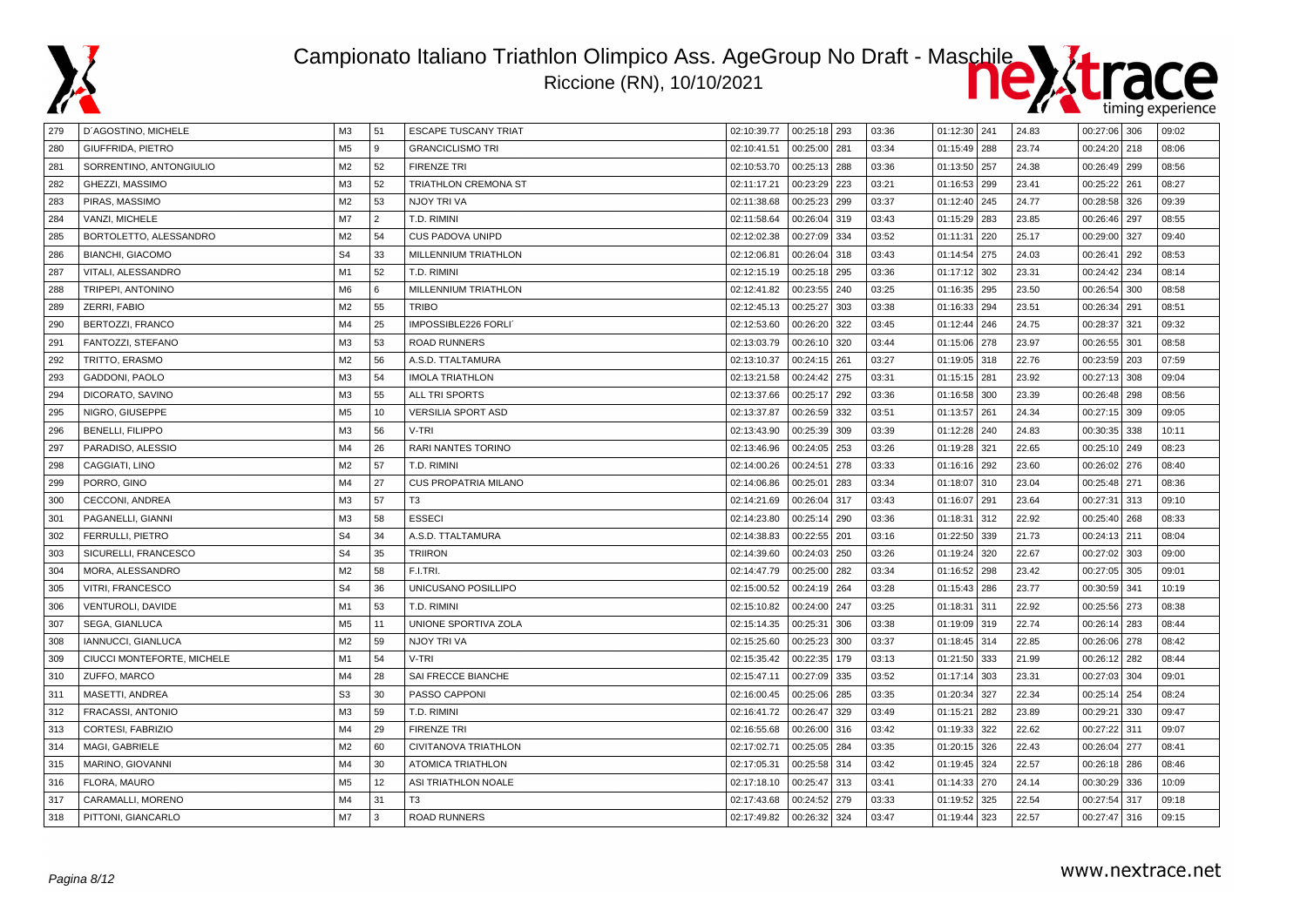



| 319        | RIGHETTI, MARCELLO             | S <sub>4</sub> | 37             | F.I.TRI.                   | 02:18:14.22 | 00:27:30 339 |     | 03:55 | 01:16:40 296 |     | 23.48 | 00:29:10 329   |     | 09:43 |
|------------|--------------------------------|----------------|----------------|----------------------------|-------------|--------------|-----|-------|--------------|-----|-------|----------------|-----|-------|
| 320        | CAVALLOTTO, MAURIZIO           | M <sub>5</sub> | 13             | <b>RARI NANTES TORINO</b>  | 02:18:46.40 | 00:28:18     | 343 | 04:02 | 01:16:49     | 297 | 23.43 | 00:28:42       | 323 | 09:34 |
| 321        | SIRONI, STEFANO                | M <sub>2</sub> | 61             | 3 LIFE                     | 02:18:53.80 | 00:24:55     | 280 | 03:33 | 01:21:49     | 332 | 22.00 | 00:26:56 302   |     | 08:58 |
| 322        | AMBROSIO, GIOVANNI             | M <sub>5</sub> | 14             | T. T. RAVENNA              | 02:18:53.70 | 00:25:38     | 308 | 03:39 | 01:22:07     | 334 | 21.92 | $00:26:23$ 288 |     | 08:47 |
| 323        | ZANCANARO, MARIO               | M <sub>6</sub> | $\overline{7}$ | RARI NANTES TORINO         | 02:19:09.50 | 00:27:55     | 340 | 03:59 | 01:18:04     | 308 | 23.06 | 00:28:21       | 319 | 09:27 |
| 324        | LICARI, PAOLO                  | M <sub>2</sub> | 62             | <b>SPARTANS BOLOGNA</b>    | 02:19:24.90 | 00:25:13 289 |     | 03:36 | 01:18:38     | 313 | 22.89 | $00:28:13$ 318 |     | 09:24 |
| 325        | BALZANO, ALFONSO               | M <sub>3</sub> | 60             | <b>ATOMICA TRIATHLON</b>   | 02:19:43.74 | 00:28:29     | 345 | 04:04 | 01:17:31     | 306 | 23.22 | 00:27:21       | 310 | 09:07 |
| 326        | PARI, FABIO MASSIMO            | S <sub>3</sub> | 31             | F.I.TRI.                   | 02:20:09.48 | 00:25:28     | 304 | 03:38 | 01:18:58 316 |     | 22.79 | 00:30:23 334   |     | 10:07 |
| 327        | CICCIMARRA, TOMMASO            | M <sub>3</sub> | 61             | A.S.D. TTALTAMURA          | 02:20:49.25 | 00:25:20     | 298 | 03:37 | 01:21:00     | 331 | 22.22 | 00:29:38 331   |     | 09:52 |
| 328        | CARLONI, EDOARDO               | M1             | 55             | VALCAVALLINA TRIATHL       | 02:21:04.36 | 00:28:19     | 344 | 04:02 | 01:18:04     | 309 | 23.05 | 00:28:54       | 324 | 09:38 |
| 329        | VOLUMINO, GIOVANNI             | M <sub>2</sub> | 63             | <b>TRI NOVARA</b>          | 02:21:37.76 | 00:26:36     | 326 | 03:48 | 01:20:43     | 329 | 22.30 | 00:28:38       | 322 | 09:32 |
| 330        | TRIVISONNO, FABIO              | M <sub>2</sub> | 64             | UNIONE SPORTIVA ZOLA       | 02:21:58.18 | 00:25:27     | 301 | 03:38 | 01:24:05     | 342 | 21.41 | 00:25:27       | 264 | 08:29 |
| 331        | <b>VENEZIANI, FABRIZIO</b>     | M <sub>4</sub> | 32             | <b>MANTOVA TRIATHLON</b>   | 02:22:21.68 | 00:27:19     | 336 | 03:54 | 01:20:47     | 330 | 22.28 | 00:27:29 312   |     | 09:09 |
| 332        | MICHELETTA, ANTONIO            | M <sub>5</sub> | 15             | PHISIO SPORT LAB TRI       | 02:23:22.66 | 00:27:05     | 333 | 03:52 | 01:23:45     | 340 | 21.49 | 00:27:08 307   |     | 09:02 |
| 333        | GUERRINI, MASSIMO              | M <sub>3</sub> | 62             | PHISIO SPORT LAB TRI       | 02:24:49.80 | 00:27:57     | 341 | 03:59 | 01:23:51     | 341 | 21.46 | 00:28:30 320   |     | 09:30 |
| 334        | GABRIELLI, SANDRO              | M4             | 33             | V-TRI                      | 02:24:50.39 | 00:27:23     | 337 | 03:54 | 01:22:17     | 335 | 21.88 | 00:27:36 314   |     | 09:12 |
| 335        | SUCCI, STEFANO                 | M3             | 63             | <b>SMR TRIATHLON</b>       | 02:25:02.12 | 00:25:18 294 |     | 03:36 | 01:17:30     | 305 | 23.22 | 00:37:17 350   |     | 12:25 |
| 336        | SCANFERLA, MARCO               | M <sub>3</sub> | 64             | T.D. RIMINI                | 02:25:27.25 | 00:29:01     | 348 | 04:08 | 01:16:01     | 290 | 23.67 | 00:33:03       | 346 | 11:01 |
| 337        | AVANZINI, STEFANO              | M <sub>2</sub> | 65             | <b>KINO - MANA</b>         | 02:26:59.40 | 00:26:17     | 321 | 03:45 | 01:29:05     | 349 | 20.20 | 00:26:46   296 |     | 08:55 |
| 338        | MALAVOLTI, SIMONE              | S <sub>3</sub> | 32             | <b>OVERCOME ASD</b>        | 02:28:22.99 | 00:26:59     | 331 | 03:51 | 01:20:43     | 328 | 22.30 | 00:35:21       | 348 | 11:47 |
| 339        | LINCETTO, CLAUDIO              | M4             | 34             | THERMAE SPORT PDNTRI       | 02:28:36.63 | 00:29:31     | 349 | 04:13 | 01:22:32     | 337 | 21.81 | 00:30:42       | 340 | 10:14 |
| 340        | LUPPI, CESARE                  | M <sub>6</sub> | 8              | DA PAURA                   | 02:29:05.99 | 00:31:36     | 352 | 04:30 | 01:18:51     | 315 | 22.82 | 00:30:27       | 335 | 10:09 |
| 341        | PATARINI, MAURIZIO             | M <sub>2</sub> | 66             | <b>LATINA TRIATHLON</b>    | 02:31:04.91 | 00:26:36     | 327 | 03:48 | 01:25:43     | 344 | 21.00 | 00:29:05       | 328 | 09:41 |
| 342        | RAVASINI, ALESSANDRO           | M4             | 35             | <b>CUS PARMA ASD</b>       | 02:31:30.63 | 00:31:32     | 351 | 04:30 | 01:22:32     | 338 | 21.81 | 00:31:47       | 344 | 10:35 |
| 343        | <b>BRUNO, MICHELE</b>          | M <sub>5</sub> | 16             | A.S.D. TTALTAMURA          | 02:33:02.47 | 00:28:38 346 |     | 04:05 | 01:25:49 345 |     | 20.97 | 00:29:57       | 332 | 09:59 |
| 344        | FANIZZA, GIANLUCA              | M1             | 56             | <b>FIRENZE TRI</b>         | 02:33:02.86 | 00:28:54     | 347 | 04:07 | 01:27:36     | 346 | 20.54 | 00:30:39       | 339 | 10:13 |
| 345        | VITTUCCI, EDOARDO              | M1             | 57             | <b>VALDIGNE TRIATHLON</b>  | 02:34:05.20 | 00:27:24     | 338 | 03:54 | 01:28:42     | 348 | 20.29 | 00:31:41       | 343 | 10:33 |
| 346        | VIANELLO, MASSIMO              | M <sub>2</sub> | 67             | ASI TRIATHLON NOALE        | 02:34:39.22 | 00:32:03     | 355 | 04:34 | 01:25:02     | 343 | 21.16 | 00:31:51       | 345 | 10:37 |
| 347        | TASSINARI, EROS                | M8             | $\mathbf{1}$   | T.D. RIMINI                | 02:35:50.80 | 00:31:49     | 354 | 04:32 | 01:22:22     | 336 | 21.85 | 00:34:44       | 347 | 11:34 |
| 348        | <b>GRAMAZIO, PAOLO ANTONIO</b> | M <sub>5</sub> | 17             | RASCHIANI TRIATHLON        | 02:36:16.30 | 00:27:59 342 |     | 03:59 | 01:32:21     | 352 | 19.49 | $00:30:05$ 333 |     | 10:01 |
| 349        | PORRO, ANGELO                  | M8             | $\overline{2}$ | BUSTO ARSIZIO A.R.C.       | 02:40:43.91 | 00:31:37     | 353 | 04:31 | 01:31:03     | 351 | 19.77 | 00:30:32       | 337 | 10:10 |
| 350        | GENOVESE, EMANUELE             | M1             | 58             | SAI FRECCE BIANCHE         | 02:42:13.58 | 00:31:31     | 350 | 04:30 | 01:28:22     | 347 | 20.37 | 00:36:08       | 349 | 12:02 |
| 351        | MERCATI, GHERARDO              | M <sub>9</sub> | $\mathbf{1}$   | <b>TRIATHLON BERGAMO</b>   | 02:47:37.22 | 00:32:27     | 356 | 04:38 | 01:30:04     | 350 | 19.98 | 00:39:25 351   |     | 13:08 |
| <b>DNF</b> | SMARGIASSE, ANDREA             | M1             | $\mathbf 0$    | <b>TRIXMAN ASD</b>         | 00:34:22.51 | $00:00:00$ 0 |     |       | $00:00:00$ 0 |     |       | 09:17:31       | 0   | 05:50 |
| <b>DNF</b> | FRONZA, MARCO                  | M <sub>3</sub> | $\Omega$       | <b>BUONCONSIGLIO NUOTO</b> | 00:00:00.00 | 00:18:56 17  |     | 02:42 | $00:00:00$ 0 |     |       | $00:00:00$ 0   |     |       |
| <b>DNF</b> | MERISIO, LUCA FRANCESCO        | M1             | $\Omega$       | UNA TRIATHLON TEAM         | 00:00:00.00 | 00:24:00     | 249 | 03:25 | $00:00:00$ 0 |     |       | $00:00:00$ 0   |     |       |
| <b>DNF</b> | FIORANELLI, GIACOMO            | M1             | $\mathbf 0$    | RASCHIANI TRIATHLON        | 00:00:00.00 | 00:22:50     | 195 | 03:15 | $00:00:00$ 0 |     |       | $00:00:00$ 0   |     |       |
| <b>DNF</b> | BETTUCCHI, GIANNI GIUSEPPE     | M7             | $\Omega$       | SAI FRECCE BIANCHE         | 00:00:00.00 | 00:32:29     | 357 | 04:38 | $00:00:00$ 0 |     |       | $00:00:00$ 0   |     |       |
| <b>DNF</b> | CARLIN, NICOLA                 | M <sub>2</sub> | $\Omega$       | ASD VICENZA TRIATHLO       | 00:00:00.00 | 00:22:46     | 191 | 03:15 | 01:08:15     | 148 | 26.37 | $00:00:00$ 0   |     |       |
| <b>DNF</b> | ASTORE, ALBERTO                | M <sub>3</sub> | $\Omega$       | SAI FRECCE BIANCHE         | 00:00:00.00 | 00:24:11     | 258 | 03:27 | 01:15:00 277 |     | 24.00 | $00:00:00$ 0   |     |       |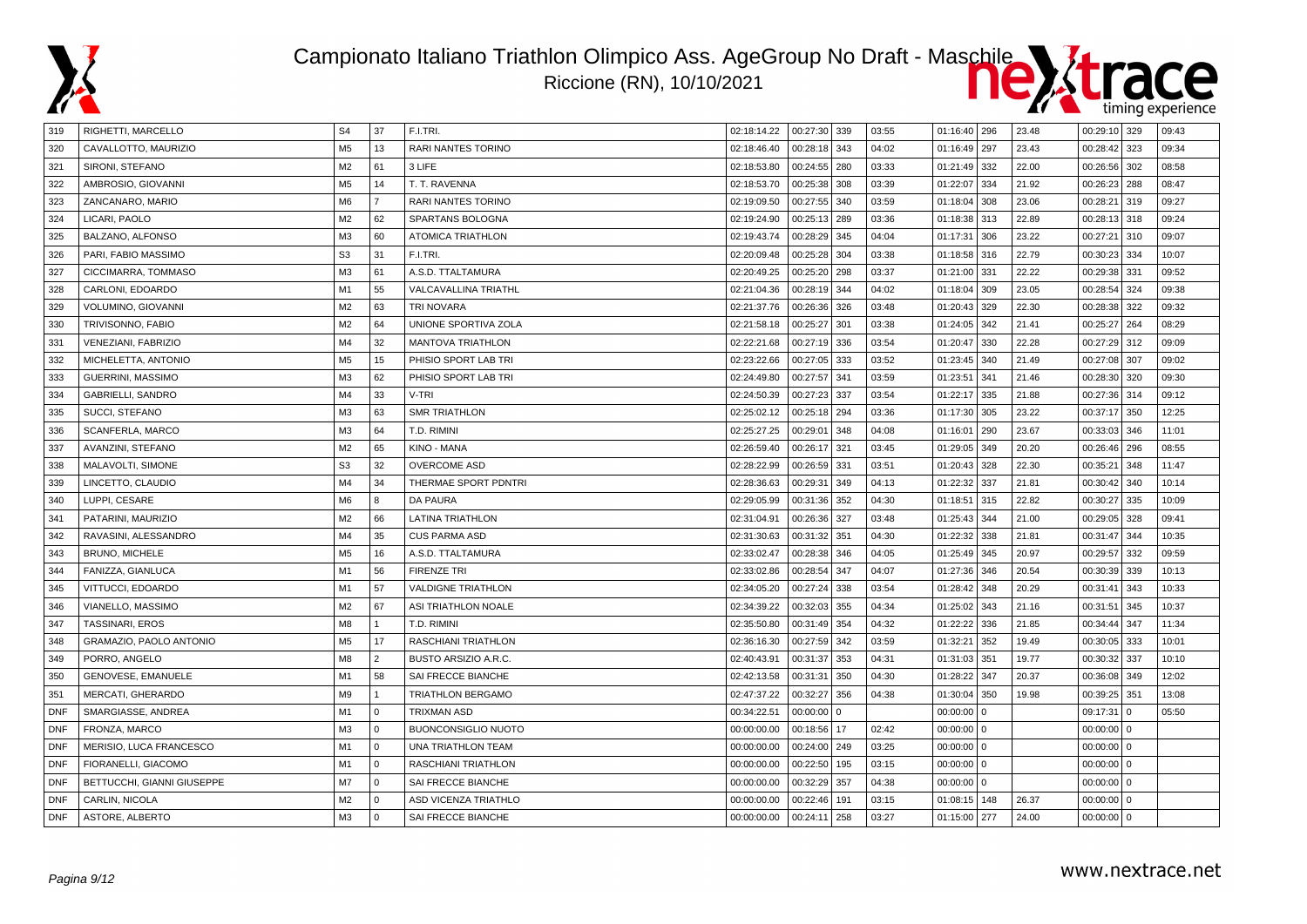



| DNS        | ZITO, ENRICO                 | M2             | 0              | LBM SPORT TEAM              |             | $00:00:00.00$   00:00:00   0 | 00:00:00 0   | $00:00:00$ 0             |  |
|------------|------------------------------|----------------|----------------|-----------------------------|-------------|------------------------------|--------------|--------------------------|--|
| <b>DNS</b> | VITALE, GIOVANNI             | M <sub>6</sub> | $\overline{0}$ | <b>FAENZA TRIATHLON</b>     | 00:00:00.00 | 00:00:00<br>$\overline{0}$   | $00:00:00$ 0 | 00:00:00<br>$\mathbf 0$  |  |
| <b>DNS</b> | ZANNI, FILIPPO               | M2             | l 0            | <b>NEW BIKE</b>             | 00:00:00.00 | 00:00:00<br>$\mathbf 0$      | $00:00:00$ 0 | $00:00:00$ 0             |  |
| <b>DNS</b> | ZENOBI, ELIA                 | JU             | l 0            | <b>DINAMO TRIATHLON</b>     | 00:00:00.00 | $00:00:00$ 0                 | $00:00:00$ 0 | $00:00:00$ 0             |  |
| <b>DNS</b> | VASON, FABIO                 | M <sub>5</sub> | l 0            | PADOVA TRIATHLON            | 00:00:00.00 | 00:00:00<br>$\mathbf 0$      | $00:00:00$ 0 | $00:00:00$ 0             |  |
| <b>DNS</b> | VESPONI, CLAUDIO             | M3             | $\overline{0}$ | <b>CUS PROPATRIA MILANO</b> | 00:00:00.00 | 00:00:00<br>$\overline{0}$   | $00:00:00$ 0 | l o<br>00:00:00          |  |
| <b>DNS</b> | VALEAU, STEFANO              | M <sub>5</sub> | l 0            | PODISTICA SOLIDARIET        | 00:00:00.00 | 00:00:00<br>0                | $00:00:00$ 0 | $00:00:00$ 0             |  |
| <b>DNS</b> | TREBO, JOSEF                 | S <sub>1</sub> | l 0            | <b>KSV TRIATHLON</b>        | 00:00:00.00 | $00:00:00$ 0                 | $00:00:00$ 0 | $00:00:00$ 0             |  |
| <b>DNS</b> | <b>UBERTO, FRANCESCO</b>     | M <sub>2</sub> | $\overline{0}$ | ZEROTRENTA TRIATHLON        | 00:00:00.00 | 00:00:00<br>$\overline{0}$   | $00:00:00$ 0 | 00:00:00<br>l o          |  |
| <b>DNS</b> | TOSO, FRANCO                 | M4             | $\Omega$       | <b>CMTRI</b>                | 00:00:00.00 | $00:00:00$ 0                 | $00:00:00$ 0 | I٥<br>00:00:00           |  |
| <b>DNS</b> | TORSANI, MASSIMO             | M4             | $\overline{0}$ | T.D. RIMINI                 | 00:00:00.00 | 00:00:00<br>0                | $00:00:00$ 0 | $00:00:00$ 0             |  |
| <b>DNS</b> | SPIRANELLI, FRANCESCO        | M3             | l 0            | STEEL T - BG                | 00:00:00.00 | $00:00:00$ 0                 | $00:00:00$ 0 | $00:00:00$ 0             |  |
| <b>DNS</b> | STEFANINI, ANDREA            | M2             | l 0            | VIS CORTONA PROMOTEC        | 00:00:00.00 | $00:00:00$ 0                 | $00:00:00$ 0 | $00:00:00$ 0             |  |
| <b>DNS</b> | <b>TESTI, FEDERICO</b>       | S <sub>2</sub> | $\Omega$       | PORTA SARAGOZZA BO          | 00:00:00.00 | $00:00:00$ 0                 | $00:00:00$ 0 | $00:00:00$ 0             |  |
| <b>DNS</b> | SIMONGINI, CARLO             | M4             | $\overline{0}$ | TORRINO-ROMA TRIATHL        | 00:00:00.00 | 00:00:00<br>$\mathbf 0$      | $00:00:00$ 0 | $00:00:00$ 0             |  |
| <b>DNS</b> | SICURA, FEDERICO             | S <sub>4</sub> | $\overline{0}$ | ZEROTRENTA TRIATHLON        | 00:00:00.00 | $00:00:00$ 0                 | $00:00:00$ 0 | $00:00:00$ 0             |  |
| <b>DNS</b> | SANTI, ALESSANDRO            | M2             | $\overline{0}$ | <b>IRONTEAM ITALIA A.S.</b> | 00:00:00.00 | $00:00:00$ 0                 | $00:00:00$ 0 | 00:00:00<br>0            |  |
| <b>DNS</b> | SENSOLI, FILIPPO             | M <sub>3</sub> | $\Omega$       | <b>SWATT TRI CLUB</b>       | 00:00:00.00 | 00:00:00<br>$\overline{0}$   | 00:00:00 0   | 00:00:00<br>l o          |  |
| <b>DNS</b> | SETTIMI, EMANUELE            | S <sub>3</sub> | $\overline{0}$ | PIEDILUCO TRIATHLON         | 00:00:00.00 | 00:00:00<br>$\mathbf 0$      | $00:00:00$ 0 | 00:00:00<br>l o          |  |
| <b>DNS</b> | SIBILIO, SILVANO             | M4             | l o            | ASD 3.4 FUN                 | 00:00:00.00 | $00:00:00$ 0                 | $00:00:00$ 0 | $00:00:00$ 0             |  |
| <b>DNS</b> | ROMAGNONI, GIANLUCA PATRIZIO | M4             | l 0            | <b>TRIATHLON LEGNANO</b>    | 00:00:00.00 | 00:00:00<br>$\overline{0}$   | $00:00:00$ 0 | $00:00:00$ 0             |  |
| <b>DNS</b> | RIGATTI, ELIA                | S <sub>3</sub> | $\Omega$       | <b>EMPOLI TRIATHLON</b>     | 00:00:00.00 | $00:00:00$ 0                 | $00:00:00$ 0 | $00:00:00$ 0             |  |
| <b>DNS</b> | RICCHIUTO, GIANLUIGI         | M4             | l 0            | <b>IRONLARIOTRIATH</b>      | 00:00:00.00 | 00:00:00<br>$\mathbf 0$      | $00:00:00$ 0 | 00:00:00<br>l o          |  |
| <b>DNS</b> | PUCCIARELLI, ROBERTO         | M <sub>3</sub> | l o            | <b>OLIMPIA TRIATHLON</b>    | 00:00:00.00 | $00:00:00$ 0                 | $00:00:00$ 0 | $00:00:00$ 0             |  |
| <b>DNS</b> | REBONATO, GABRIELE           | M <sub>2</sub> | $\Omega$       | THERMAE SPORT PDNTRI        | 00:00:00.00 | $00:00:00$ 0                 | $00:00:00$ 0 | $00:00:00$ 0             |  |
| <b>DNS</b> | PILIA, MASSIMO               | M2             | $\overline{0}$ | <b>ROAD RUNNERS</b>         | 00:00:00.00 | $00:00:00$ 0                 | 00:00:00 0   | l o<br>00:00:00          |  |
| <b>DNS</b> | PUCCI, ANDREA                | M1             | $\overline{0}$ | <b>FIRENZE TRI</b>          | 00:00:00.00 | 00:00:00<br>$\mathbf 0$      | $00:00:00$ 0 | 00:00:00<br>$\mathbf 0$  |  |
| <b>DNS</b> | PASTORELLI, GIOVANNI         | M7             | l 0            | SPARTANS BOLOGNA            | 00:00:00.00 | $00:00:00$ 0                 | $00:00:00$ 0 | $00:00:00$ 0             |  |
| <b>DNS</b> | PIATTI, LORENZO              | S <sub>1</sub> | l 0            | A.S.D. TORINO TRIATH        | 00:00:00.00 | $00:00:00$ 0                 | $00:00:00$ 0 | $00:00:00$ 0             |  |
| <b>DNS</b> | PAPPERI, DANILO              | M1             | l o            | <b>DINAMO TRIATHLON</b>     | 00:00:00.00 | $00:00:00$ 0                 | $00:00:00$ 0 | $00:00:00$ 0             |  |
| <b>DNS</b> | PARLATO, MARCO               | M2             | 0              | TRIATHLON CREMONA ST        | 00:00:00.00 | 00:00:00<br>$\overline{0}$   | $00:00:00$ 0 | 00:00:00<br>l o          |  |
| <b>DNS</b> | OLLA', GAETANO               | S <sub>3</sub> | l 0            | <b>ZEROTRI 1 COMO</b>       | 00:00:00.00 | $00:00:00$ 0                 | $00:00:00$ 0 | $00:00:00$ 0             |  |
| <b>DNS</b> | NOCCHI, FRANCESCO            | M <sub>3</sub> | l 0            | TRI EVOLUTION               | 00:00:00.00 | $00:00:00$ 0                 | $00:00:00$ 0 | $00:00:00$ 0             |  |
| <b>DNS</b> | NEGRINI, ANDREA              | S <sub>2</sub> | $\overline{0}$ | <b>IMOLA TRIATHLON</b>      | 00:00:00.00 | 00:00:00<br>$\mathbf 0$      | $00:00:00$ 0 | 00:00:00<br>$\mathbf{0}$ |  |
| <b>DNS</b> | NANNI, MARCO                 | M <sub>2</sub> | $\overline{0}$ | <b>OVERCOME ASD</b>         | 00:00:00.00 | 00:00:00<br>$\mathbf 0$      | $00:00:00$ 0 | 00:00:00<br>$\mathbf 0$  |  |
| <b>DNS</b> | NAPOLI, BRUNO                | M3             | l 0            | CANOTTIERI IRNO             | 00:00:00.00 | 00:00:00<br>$\overline{0}$   | $00:00:00$ 0 | $00:00:00$ 0             |  |
| <b>DNS</b> | MOSCA, MARCO                 | M <sub>1</sub> | l 0            | T.D. RIMINI                 | 00:00:00.00 | $00:00:00$ 0                 | $00:00:00$ 0 | $00:00:00$ 0             |  |
| <b>DNS</b> | MOSCONI, GIAN MARCO          | M3             | l 0            | <b>CESENA TRIATHLON</b>     | 00:00:00.00 | $00:00:00$ 0                 | $00:00:00$ 0 | $00:00:00$ 0             |  |
| <b>DNS</b> | MURA, DAMIAN FERNANDO        | M <sub>2</sub> | $\overline{0}$ | <b>TTS</b>                  | 00:00:00.00 | $00:00:00$ 0                 | $00:00:00$ 0 | l o<br>00:00:00          |  |
| <b>DNS</b> | MICHELIS, DAVIDE             | S <sub>4</sub> | $\Omega$       | <b>TRIIRON</b>              | 00:00:00.00 | $00:00:00$ 0                 | $00:00:00$ 0 | $00:00:00$ 0             |  |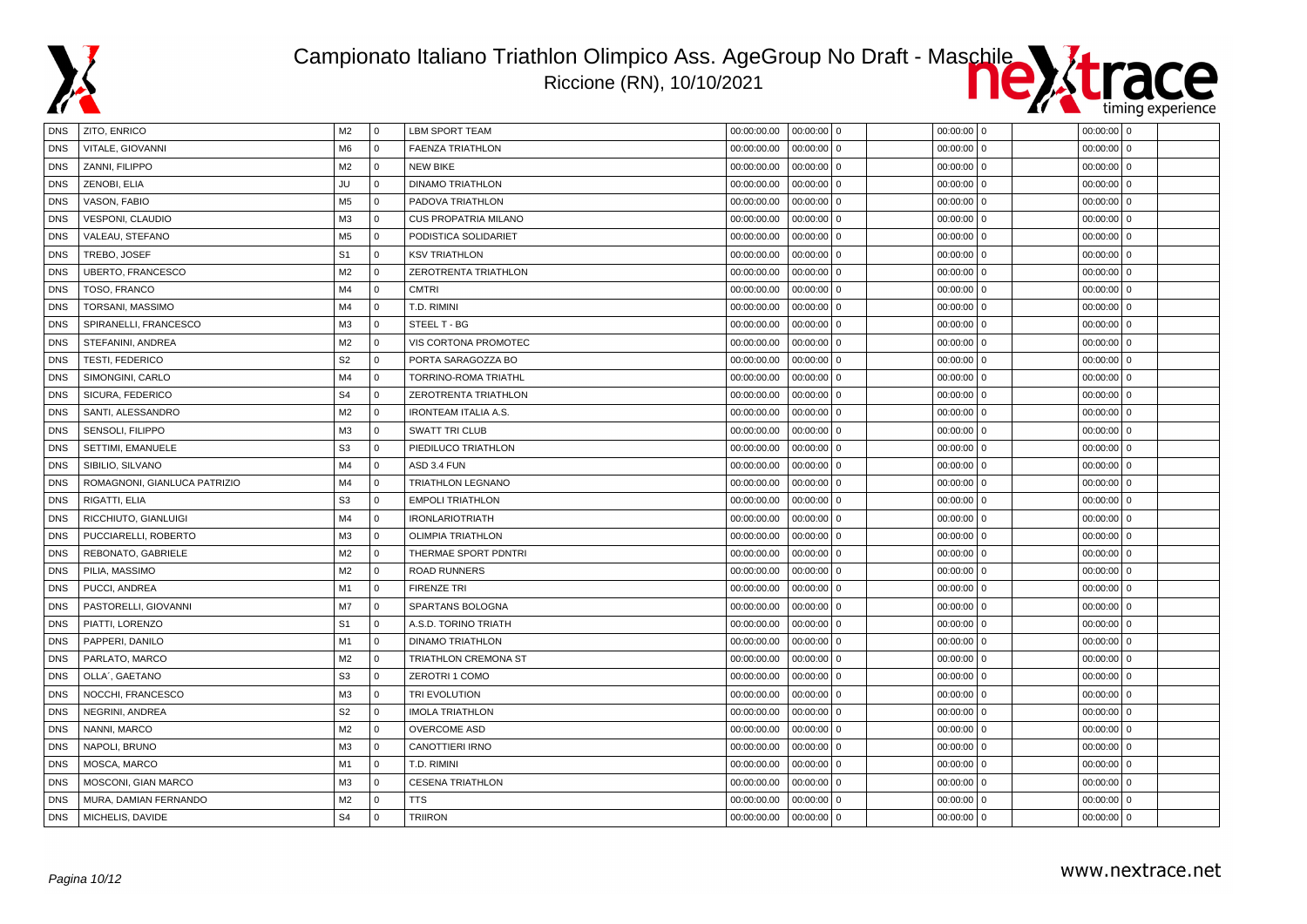

#### Campionato Italiano Triathlon Olimpico Ass. AgeGroup No Draft - Maschile Riccione (RN), 10/10/2021



| DNS        | MIGLIORE, FABIO               | M <sub>3</sub> | <b>0</b>     | <b>ENDURANCE TRAINING</b>  | 00:00:00.00 | $00:00:00$ 0               | 00:00:00 0               | $00:00:00$ 0 |
|------------|-------------------------------|----------------|--------------|----------------------------|-------------|----------------------------|--------------------------|--------------|
| <b>DNS</b> | <b>MARION, GIOVANNI</b>       | M <sub>4</sub> | $\mathbf{0}$ | <b>GREEN HILL</b>          | 00:00:00.00 | $00:00:00$ 0               | 00:00:00<br>$\mathbf 0$  | $00:00:00$ 0 |
| <b>DNS</b> | MARCIA, MASSIMILIANO          | M <sub>3</sub> | $\mathbf{0}$ | SAI FRECCE BIANCHE         | 00:00:00.00 | $00:00:00$ 0               | 00:00:00<br>$\mathbf{0}$ | $00:00:00$ 0 |
| <b>DNS</b> | MANGIAROTTI, MARCO            | M <sub>2</sub> | $\mathbf 0$  | TRIATHLON CREMONA ST       | 00:00:00.00 | $00:00:00$ 0               | 00:00:00<br>$\mathbf 0$  | $00:00:00$ 0 |
| <b>DNS</b> | MARCHI, GIACOMO               | S <sub>4</sub> | $\Omega$     | <b>TRIIRON</b>             | 00:00:00.00 | $00:00:00$ 0               | 00:00:00                 | $00:00:00$ 0 |
| <b>DNS</b> | MAIORINO, ALESSANDRO          | M <sub>4</sub> | $\Omega$     | LATINA TRIATHLON           | 00:00:00.00 | 00:00:00<br>$\overline{0}$ | 00:00:00<br>$\Omega$     | $00:00:00$ 0 |
| <b>DNS</b> | MAGNACCA, ALEJANDRO MIGUEL    | M4             | $\mathbf{0}$ | T.D. RIMINI                | 00:00:00.00 | $00:00:00$ 0               | 00:00:00<br>$\mathbf{0}$ | $00:00:00$ 0 |
| <b>DNS</b> | LUNARDINI, MARCELLO           | M1             | $\mathbf{0}$ | T.T. RACE ASD              | 00:00:00.00 | $00:00:00$ 0               | 00:00:00<br>$\mathbf 0$  | $00:00:00$ 0 |
| <b>DNS</b> | LESO, LORENZO                 | S <sub>4</sub> | $\mathbf 0$  | <b>MANTOVA TRIATHLON</b>   | 00:00:00.00 | $00:00:00$ 0               | 00:00:00<br>$\Omega$     | $00:00:00$ 0 |
| <b>DNS</b> | JERACI, ALESSANDRO            | S <sub>4</sub> | $\mathbf{0}$ | TRIATHLON ALPIGNANO        | 00:00:00.00 | $00:00:00$ 0               | 00:00:00<br>$\mathbf 0$  | $00:00:00$ 0 |
| <b>DNS</b> | GUIDOTTI, CHRISTIAN           | M <sub>2</sub> | $\mathbf{0}$ | <b>ATOMICA TRIATHLON</b>   | 00:00:00.00 | $00:00:00$ 0               | $\mathbf{0}$<br>00:00:00 | $00:00:00$ 0 |
| <b>DNS</b> | INNOCENTI, EMILIANO           | M <sub>4</sub> | $\mathbf{0}$ | <b>GREEN HILL</b>          | 00:00:00.00 | $00:00:00$ 0               | 00:00:00<br>$\Omega$     | $00:00:00$ 0 |
| <b>DNS</b> | GRAZIOLI, ANDREA              | M <sub>3</sub> | $\Omega$     | <b>DINAMO TRIATHLON</b>    | 00:00:00.00 | $00:00:00$ 0               | 00:00:00<br>$\Omega$     | $00:00:00$ 0 |
| <b>DNS</b> | GAMBACCI, SILVIO              | S <sub>4</sub> | $\Omega$     | <b>MTRAININGLAB</b>        | 00:00:00.00 | $00:00:00$ 0               | $00:00:00$ 0             | $00:00:00$ 0 |
| <b>DNS</b> | GARBERI, CESARE               | M <sub>5</sub> | $\mathbf 0$  | <b>OXYGEN TRIATHLON</b>    | 00:00:00.00 | $00:00:00$ 0               | 00:00:00<br>$\mathbf 0$  | $00:00:00$ 0 |
| <b>DNS</b> | GAZZARI, DIEGO                | M <sub>3</sub> | $\mathbf{0}$ | T.D. RIMINI                | 00:00:00.00 | $00:00:00$ 0               | 00:00:00<br>$\mathbf 0$  | $00:00:00$ 0 |
| <b>DNS</b> | GHILARDI, FABRIZIO            | M <sub>3</sub> | $\mathbf{0}$ | <b>VALDIGNE TRIATHLON</b>  | 00:00:00.00 | $00:00:00$ 0               | 00:00:00<br>$\mathbf 0$  | $00:00:00$ 0 |
| <b>DNS</b> | GALIMBERTI, GIORGIO           | M <sub>2</sub> | $\mathbf 0$  | <b>TTR</b>                 | 00:00:00.00 | $00:00:00$ 0               | 00:00:00<br>$\mathbf{0}$ | $00:00:00$ 0 |
| <b>DNS</b> | GALLAZZI, PAOLO               | M <sub>3</sub> | $\mathbf 0$  | T.D. RIMINI                | 00:00:00.00 | $00:00:00$ 0               | 00:00:00<br>$\mathbf 0$  | $00:00:00$ 0 |
| <b>DNS</b> | GALEAZZI, ALESSANDRO          | M <sub>4</sub> | $\mathbf{0}$ | PODISTICA SOLIDARIET       | 00:00:00.00 | $00:00:00$ 0               | 00:00:00<br>$\Omega$     | $00:00:00$ 0 |
| <b>DNS</b> | FOGAZZI, FABIO                | M <sub>3</sub> | $\mathbf 0$  | MILLENNIUM TRIATHLON       | 00:00:00.00 | 00:00:00<br>l 0            | 00:00:00<br>$\Omega$     | $00:00:00$ 0 |
| <b>DNS</b> | FERRARESI, CRISTIANO          | M <sub>3</sub> | $\mathbf{0}$ | <b>CUS FERRARA</b>         | 00:00:00.00 | $00:00:00$ 0               | $00:00:00$ 0             | $00:00:00$ 0 |
| <b>DNS</b> | <b>FABBRONI, ENRICO</b>       | S <sub>4</sub> | $\mathbf{0}$ | FANO+SPORT TRIATHLON       | 00:00:00.00 | $00:00:00$ 0               | 00:00:00<br>$\mathbf 0$  | $00:00:00$ 0 |
| <b>DNS</b> | DUCHI, ALESSANDRO             | M <sub>2</sub> | $\mathbf 0$  | <b>TRIATHLON TRASIMENO</b> | 00:00:00.00 | $00:00:00$ 0               | 00:00:00<br>$\mathbf 0$  | $00:00:00$ 0 |
| <b>DNS</b> | DE ANGELIS, MAURIZIO          | M <sub>5</sub> | $\mathbf{0}$ | <b>FLIPPER TRIATHLON</b>   | 00:00:00.00 | $00:00:00$ 0               | 00:00:00<br>$\mathbf 0$  | $00:00:00$ 0 |
| <b>DNS</b> | DELAITI, GIANFRANCO           | M <sub>3</sub> | $\mathbf{0}$ | <b>FERRARA TRIATHLON</b>   | 00:00:00.00 | $00:00:00$ 0               | $\Omega$<br>00:00:00     | $00:00:00$ 0 |
| <b>DNS</b> | DIPAOLA, FERDINANDO           | S <sub>4</sub> | $\Omega$     | <b>IMOLA TRIATHLON</b>     | 00:00:00.00 | $00:00:00$ 0               | 00:00:00<br>$\mathbf 0$  | $00:00:00$ 0 |
| <b>DNS</b> | DALIPI, HENRI                 | S <sub>2</sub> | $\mathbf 0$  | 707                        | 00:00:00.00 | $00:00:00$ 0               | 00:00:00<br>$\Omega$     | $00:00:00$ 0 |
| <b>DNS</b> | CUNEO, PAOLO                  | M <sub>5</sub> | $\mathbf{0}$ | <b>ALBA TRI</b>            | 00:00:00.00 | $00:00:00$ 0               | 00:00:00<br>$\mathbf 0$  | $00:00:00$ 0 |
| <b>DNS</b> | D'AMICO, LORENZO              | S <sub>3</sub> | $\mathbf{0}$ | C.C. ANIENE                | 00:00:00.00 | $00:00:00$ 0               | $00:00:00$ 0             | $00:00:00$ 0 |
| <b>DNS</b> | CRESCIOLI, GIORGIO            | M <sub>4</sub> | $\Omega$     | TRI PAEK ASD               | 00:00:00.00 | $00:00:00$ 0               | 00:00:00<br>$\mathbf 0$  | $00:00:00$ 0 |
| <b>DNS</b> | CORONAS, FRANCESCO SALVATORIC | M <sub>1</sub> | $\mathbf 0$  | PODISTICA SOLIDARIET       | 00:00:00.00 | $00:00:00$ 0               | 00:00:00<br>$\mathbf 0$  | $00:00:00$ 0 |
| <b>DNS</b> | COOK, JEFF                    | S <sub>1</sub> | $\mathbf{0}$ | SUI-                       | 00:00:00.00 | $00:00:00$ 0               | 00:00:00<br>$\mathbf 0$  | $00:00:00$ 0 |
| <b>DNS</b> | COPPA, GIANFRANCO             | M <sub>5</sub> | $\mathbf{0}$ | S.S.LAZIO                  | 00:00:00.00 | $00:00:00$ 0               | 00:00:00<br>$\mathbf{0}$ | $00:00:00$ 0 |
| <b>DNS</b> | CORBETTA, LORENZO             | M <sub>5</sub> | $\mathbf 0$  | <b>FIRENZE TRI</b>         | 00:00:00.00 | $00:00:00$ 0               | 00:00:00<br>$\Omega$     | $00:00:00$ 0 |
| <b>DNS</b> | CORNAGLIA, ROBERTO            | M <sub>2</sub> | $\mathbf 0$  | SAI FRECCE BIANCHE         | 00:00:00.00 | $00:00:00$ 0               | 00:00:00<br>$\Omega$     | $00:00:00$ 0 |
| <b>DNS</b> | COMINOTTI, MAURO ANGELO       | S <sub>3</sub> | $\mathbf{0}$ | ASD SPEZIA TRIATHLO        | 00:00:00.00 | $00:00:00$ 0               | $00:00:00$ 0             | $00:00:00$ 0 |
| <b>DNS</b> | CAVALLINI, FILIPPO            | S <sub>1</sub> | $\mathbf 0$  | <b>ROMAGNATRI</b>          | 00:00:00.00 | $00:00:00$ 0               | 00:00:00<br>$^{\circ}$   | $00:00:00$ 0 |
| <b>DNS</b> | CHIETERA, MICHELE             | S <sub>4</sub> | $\mathbf 0$  | TRI ALTO ADIGE             | 00:00:00.00 | $00:00:00$ 0               | 00:00:00<br>$\Omega$     | $00:00:00$ 0 |
| <b>DNS</b> | CASTAGNOLA, RENATO ALONSO     | S <sub>3</sub> | $\mathbf{0}$ | <b>VENUS TRIATHLON</b>     | 00:00:00.00 | $00:00:00$ 0               | 00:00:00<br>$^{\circ}$   | $00:00:00$ 0 |